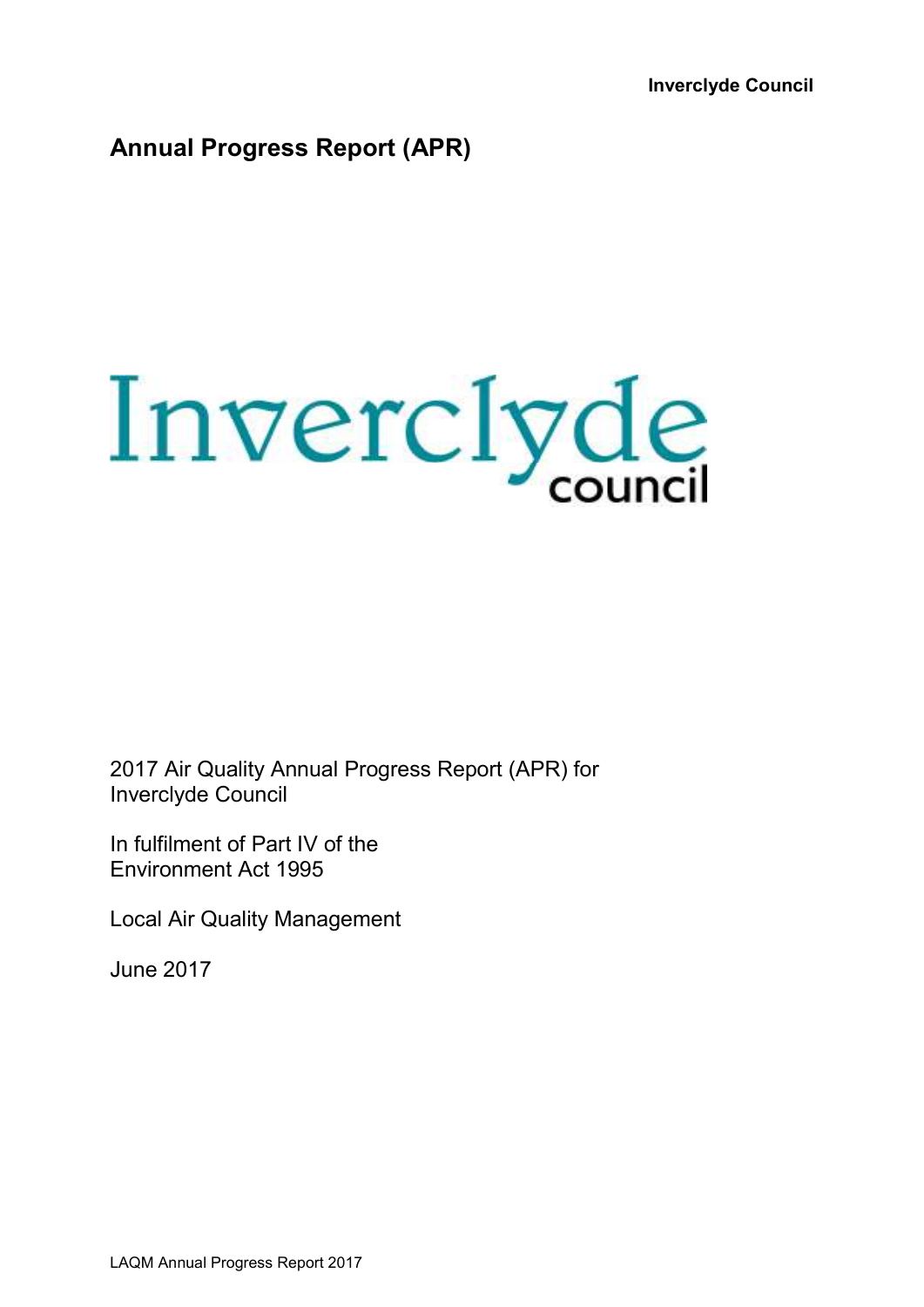| <b>Local Authority</b><br><b>Officer</b> | <b>Catriona Cowan</b>                                               |
|------------------------------------------|---------------------------------------------------------------------|
| <b>Department</b>                        | <b>Safer Communities</b>                                            |
| <b>Address</b>                           | <b>40 West Stewart Street</b><br><b>Greenock</b><br><b>PA15 1YA</b> |
| <b>Telephone</b>                         | 01475 71 4207                                                       |
| E-mail                                   | catriona.cowan@inverclyde.gov.uk                                    |
| <b>Report Reference</b><br>number        | <b>Inverclyde Council Progress Report 2017</b>                      |
| <b>Date</b>                              | <b>June 2017</b>                                                    |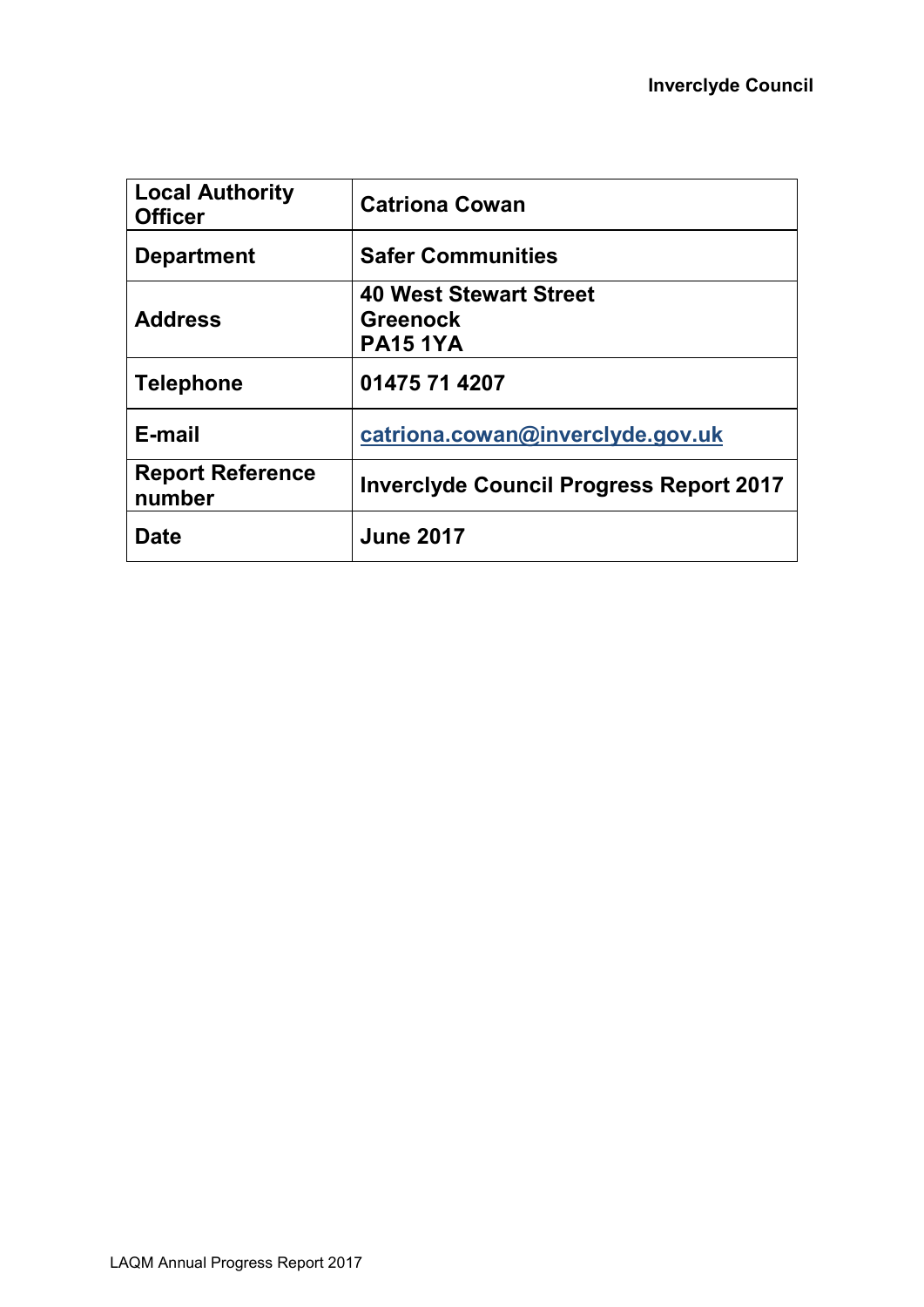## **Executive Summary: Air Quality in Our Area**

#### **Air Quality in Inverclyde Council**

Inverclyde Council currently monitors the levels of  $NO<sub>2</sub>$  throughout the area with a diffusion tube network of 17 sites. There is also an Automatic Air Quality Monitoring Station which records the levels of  $NO<sub>2</sub>$ ,  $PM<sub>10</sub>$   $PM<sub>2.5</sub>$  and  $PM<sub>1</sub>$  at East Hamilton Street, Greenock.

The results have consistently shown  $NO<sub>2</sub>$  and  $PM<sub>10</sub>$  levels to be below the Air Quality Objectives therefore there has been no requirement to proceed to a Detailed Assessment for any of the pollutants. There has also never been an Air Quality Management Area declared within Inverclyde.

There have been no significant changes to the existing road network identified that could have a negative impact on air quality or any new domestic or industrial sources since the previous report in 2016.

#### **Actions to Improve Air Quality**

Inverclyde Council is currently aiming to reduce emissions from road traffic emissions in conjunction with Scottish Passenger Transport through the following three joint work streams; 'Park and Ride', 'Cycling' and 'Travel Behaviour Change' The Council also aims to reduce carbon emissions from fleet vehicles and from business travel. The targets set are a 15% and 10% reduction respectively from a 2011/12 baseline.

#### **Local Priorities and Challenges**

Inverclyde Council does not have any specific priorities or challenges for the coming year. Statutory monitoring will continue and the next report to be submitted will be the 2018 Air Quality Annual Progress Report.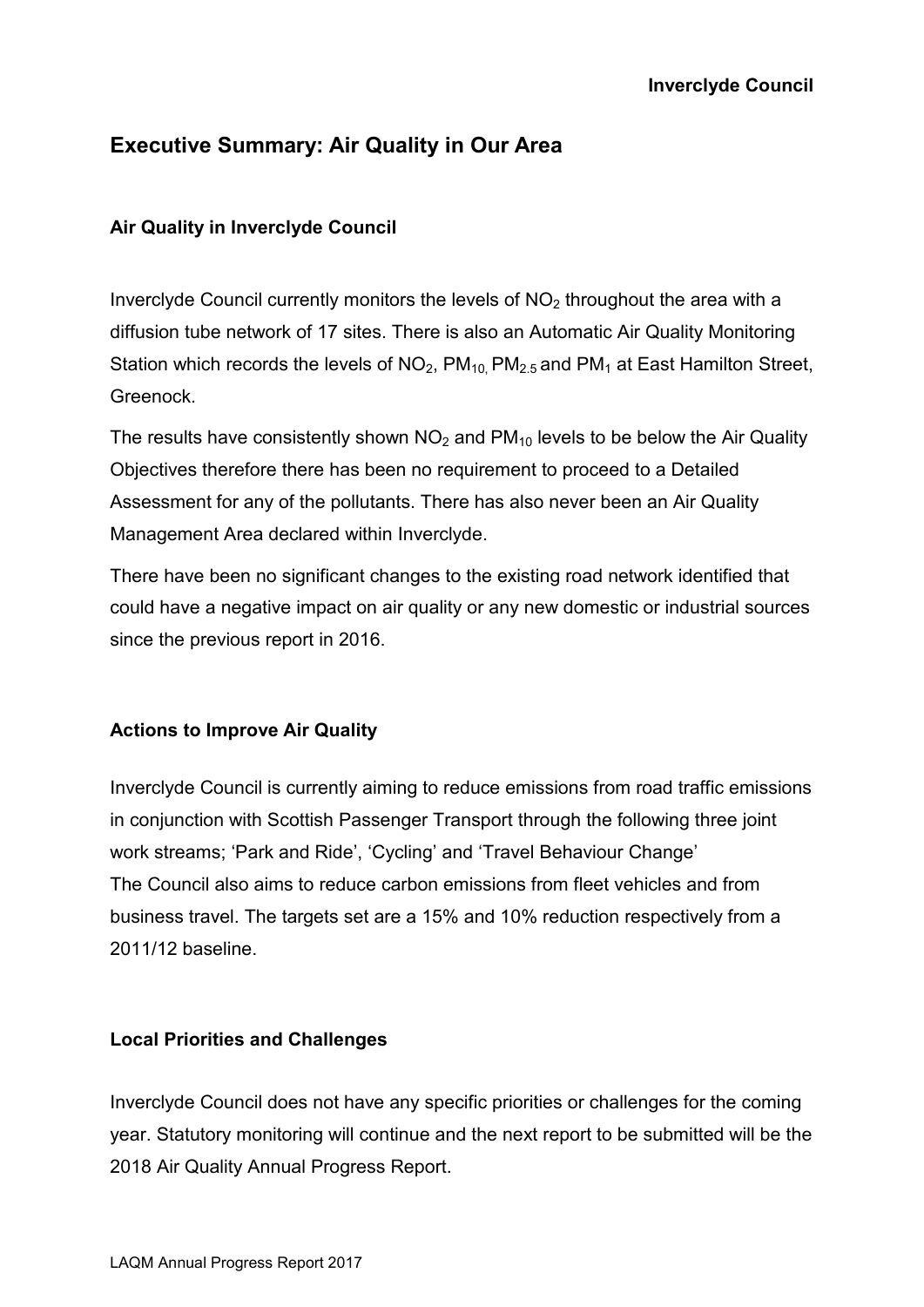#### **How to Get Involved**

Air Quality information and Inverclyde Council's Air Quality Annual Progress Reports can be found at the following link on the Inverclyde Council website, www.inverclyde.gov.uk/environment/environmental-health/air-quality<sup>(1)</sup>

Up to date monitoring results from the automatic monitoring station can be found on the Scottish Air Quality website, www.scottishairquality.co.uk<sup>(2)</sup>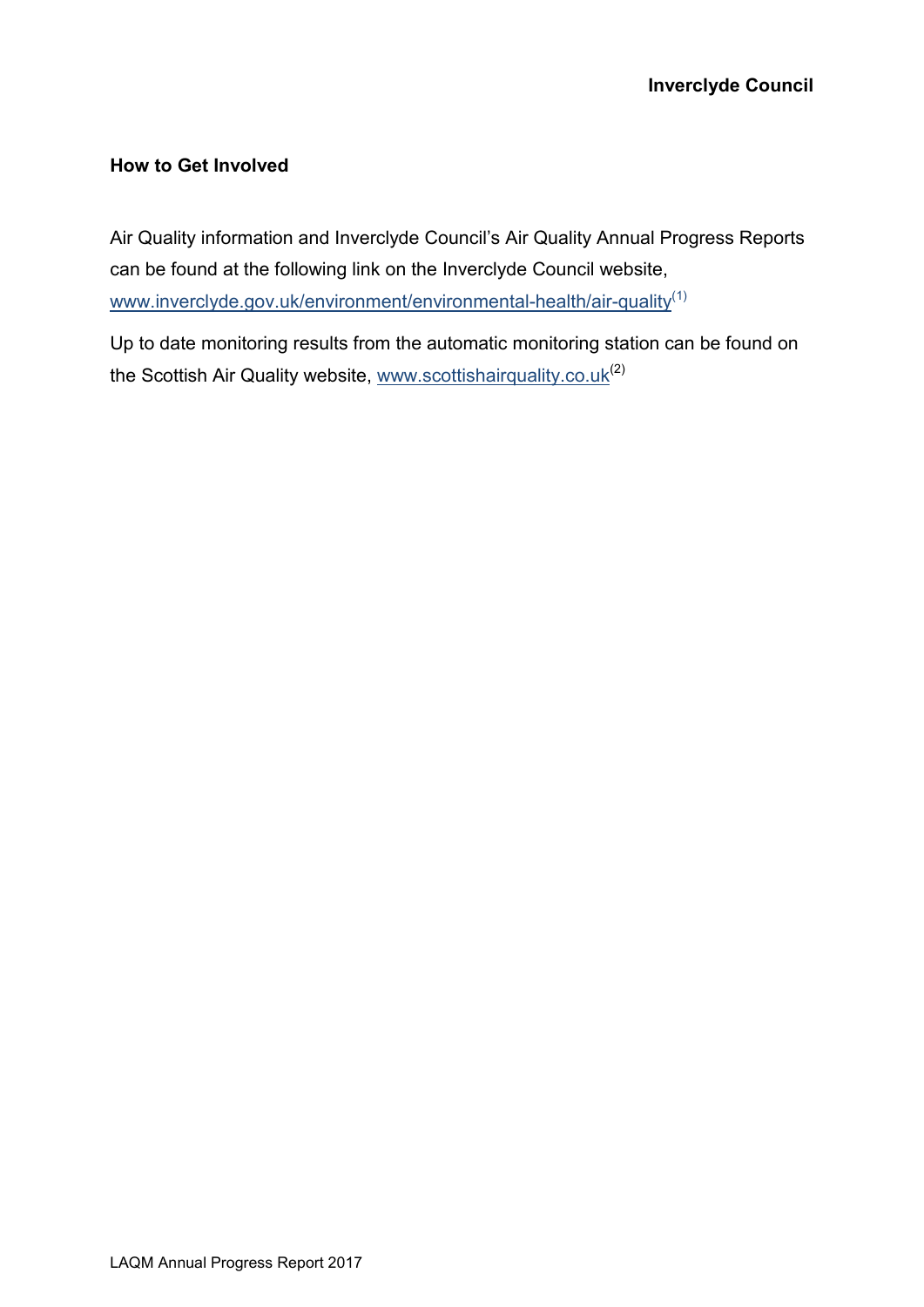# **Table of Contents**

| 1.  |       |                                                                            |  |
|-----|-------|----------------------------------------------------------------------------|--|
| 2.  |       |                                                                            |  |
| 2.1 |       |                                                                            |  |
| 2.2 |       |                                                                            |  |
|     | 2.2.1 |                                                                            |  |
|     | 2.2.2 | Climate Change - Effective co-ordination of climate change and air quality |  |
|     |       |                                                                            |  |
| 3.  |       | Air Quality Monitoring Data and Comparison with Air Quality                |  |
|     |       |                                                                            |  |
| 3.1 |       |                                                                            |  |
|     | 3.1.1 |                                                                            |  |
|     | 3.1.2 |                                                                            |  |
| 3.2 |       |                                                                            |  |
|     | 3.2.1 |                                                                            |  |
|     | 3.2.2 |                                                                            |  |
|     | 3.2.3 |                                                                            |  |
| 4.  |       |                                                                            |  |
| 4.1 |       |                                                                            |  |
| 4.2 |       |                                                                            |  |
| 4.3 |       |                                                                            |  |
| 4.4 |       |                                                                            |  |
| 4.5 |       | New Developments with Fugitive or Uncontrolled Sources12                   |  |
| 5.  |       |                                                                            |  |
| 5.1 |       |                                                                            |  |
| 5.2 |       |                                                                            |  |
| 5.3 |       |                                                                            |  |
|     |       |                                                                            |  |
|     |       | Appendix B: Full Monthly Diffusion Tube Results for 2016 21                |  |
|     |       | Appendix C: Supporting Technical Information / Air Quality Monitoring      |  |
|     |       |                                                                            |  |
|     |       | Appendix D: Maps of Monitoring Locations in Inverclyde 24                  |  |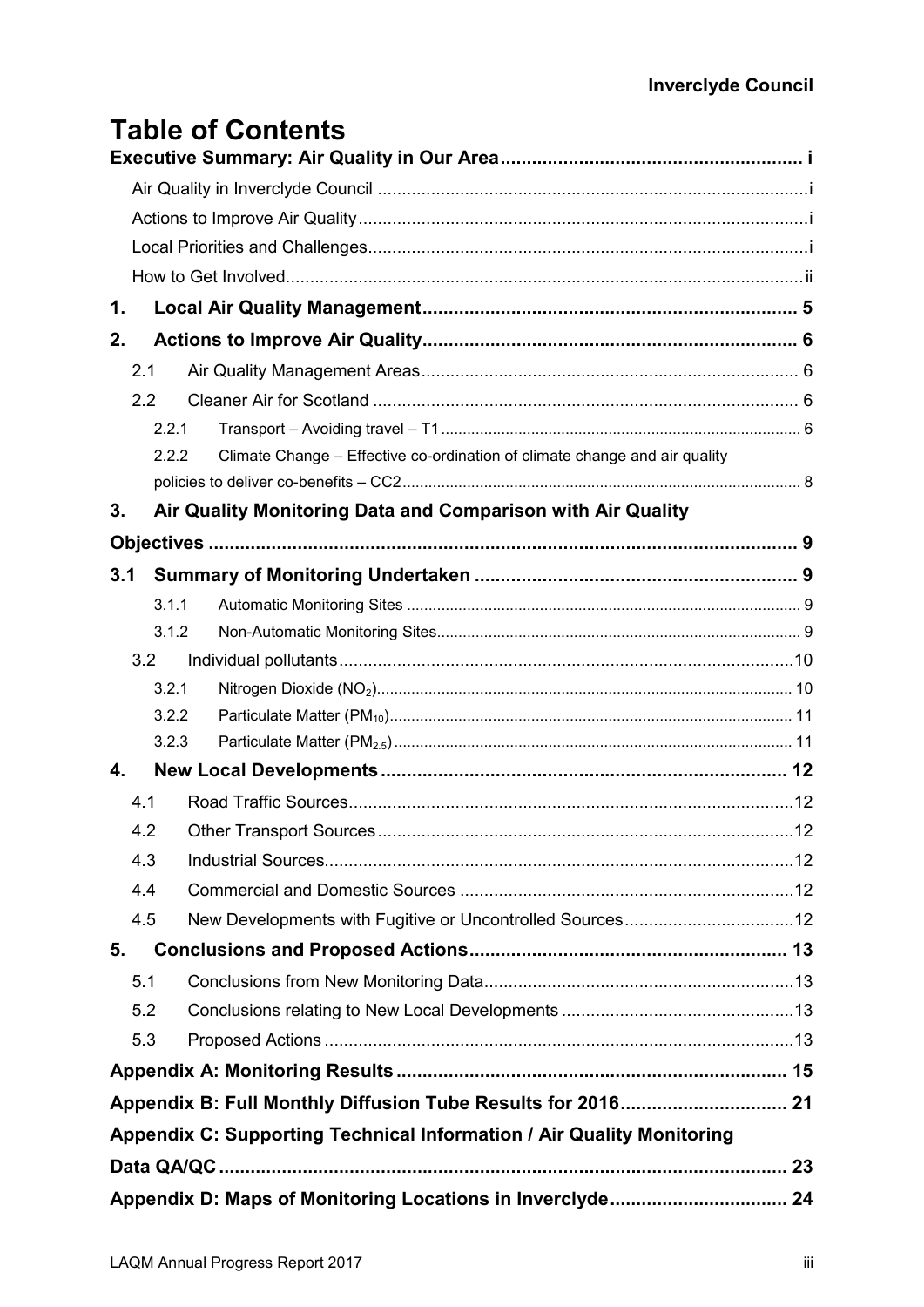## **Inverclyde Council**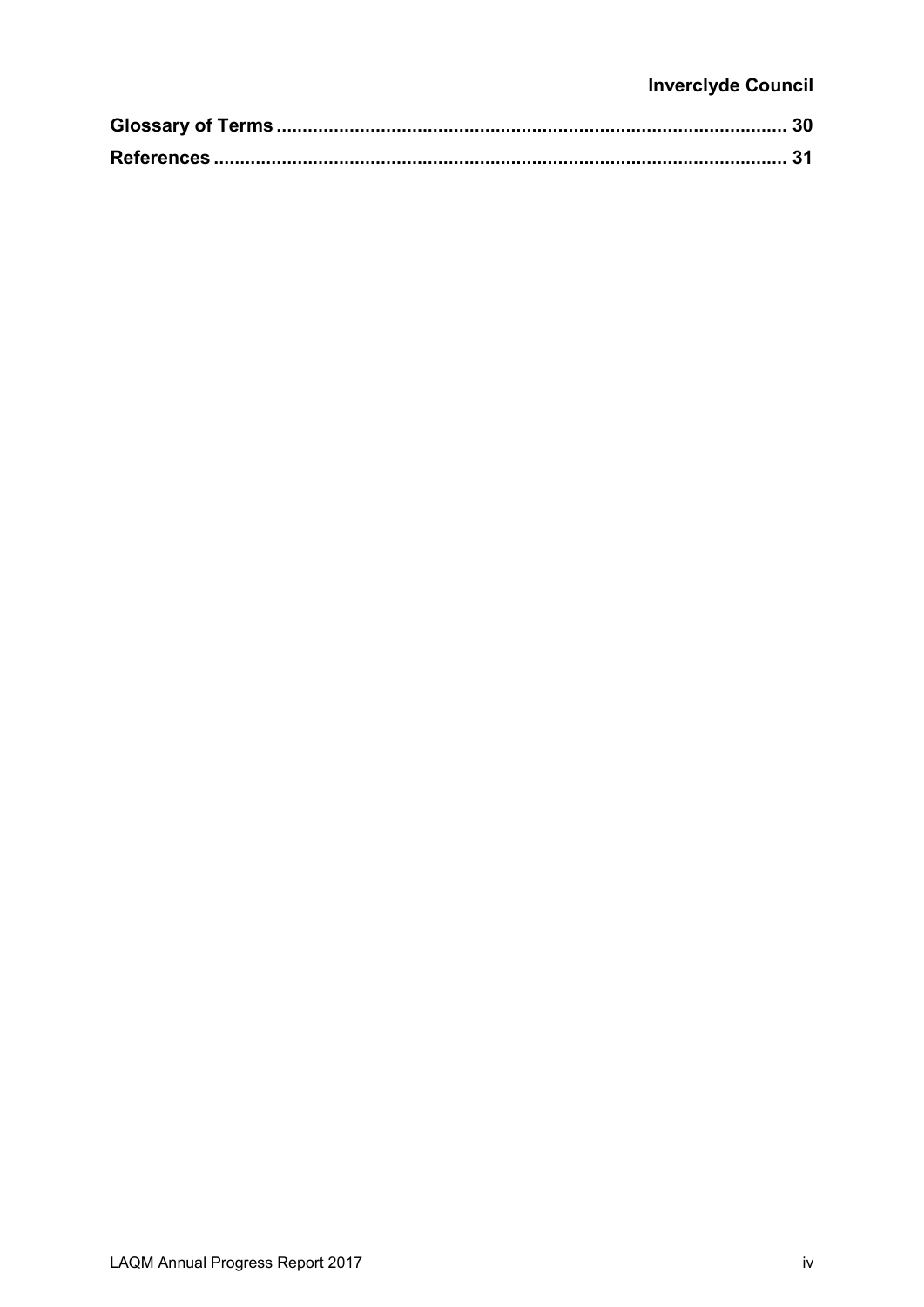## **1. Local Air Quality Management**

This report provides an overview of air quality in Inverclyde Council during 2016 It fulfils the requirements of Local Air Quality Management (LAQM) as set out in Part IV of the Environment Act (1995) and the relevant Policy and Technical Guidance documents.

The LAQM process places an obligation on all local authorities to regularly review and assess air quality in their areas, and to determine whether or not the air quality objectives are likely to be achieved. Where an exceedance is considered likely the local authority must declare an Air Quality Management Area (AQMA) and prepare an Air Quality Action Plan (AQAP) setting out the measures it intends to put in place in pursuit of the objectives. This Annual Progress Report (APR) is summarises the work being undertaken by Inverclyde Council to improve air quality and any progress that has been made.

| <b>Pollutant</b>                                                                                 | <b>Air Quality Objective</b>                                                 |                        | Date to be  |
|--------------------------------------------------------------------------------------------------|------------------------------------------------------------------------------|------------------------|-------------|
|                                                                                                  | <b>Concentration</b>                                                         | <b>Measured as</b>     | achieved by |
| <b>Nitrogen</b><br>dioxide $(NO2)$                                                               | 200 $\mu$ g/m <sup>3</sup> not to be exceeded<br>more than 18 times a year   | 1-hour mean            | 31.12.2005  |
|                                                                                                  | 40 $\mu$ g/m <sup>3</sup>                                                    | Annual mean            | 31.12.2005  |
| 50 $\mu$ g/m <sup>3</sup> , not to be exceeded<br><b>Particulate</b><br>more than 7 times a year |                                                                              | 24-hour mean           | 31.12.2010  |
| Matter ( $PM_{10}$ )                                                                             | 18 $\mu$ g/m <sup>3</sup>                                                    | Annual mean            | 31.12.2010  |
| <b>Particulate</b><br>Matter ( $PM2.5$ )                                                         | 10 $\mu$ g/m <sup>3</sup>                                                    | Annual mean            | 31.12.2020  |
|                                                                                                  | 350 $\mu$ g/m <sup>3</sup> , not to be exceeded<br>more than 24 times a year | 1-hour mean            | 31.12.2004  |
| <b>Sulphur</b><br>dioxide $(SO2)$                                                                | 125 $\mu$ g/m <sup>3</sup> , not to be exceeded<br>more than 3 times a year  | 24-hour mean           | 31.12.2004  |
|                                                                                                  | 266 $\mu$ g/m <sup>3</sup> , not to be exceeded<br>more than 35 times a year | 15-minute mean         | 31.12.2005  |
| <b>Benzene</b>                                                                                   | 3.25 $\mu$ g/m <sup>3</sup>                                                  | Running annual<br>mean | 31.12.2010  |
| 1,3 Butadiene                                                                                    | 2.25 $\mu$ g/m <sup>3</sup>                                                  | Running annual<br>mean | 31.12.2003  |
| Carbon<br><b>Monoxide</b>                                                                        | 10.0 mg/m <sup>3</sup>                                                       | Running 8-Hour<br>mean | 31.12.2003  |
| Lead                                                                                             | 0.25 $\mu$ g/m <sup>3</sup>                                                  | <b>Annual Mean</b>     | 31.12.2008  |

**Table 1.1 – Summary of Air Quality Objectives in Scotland**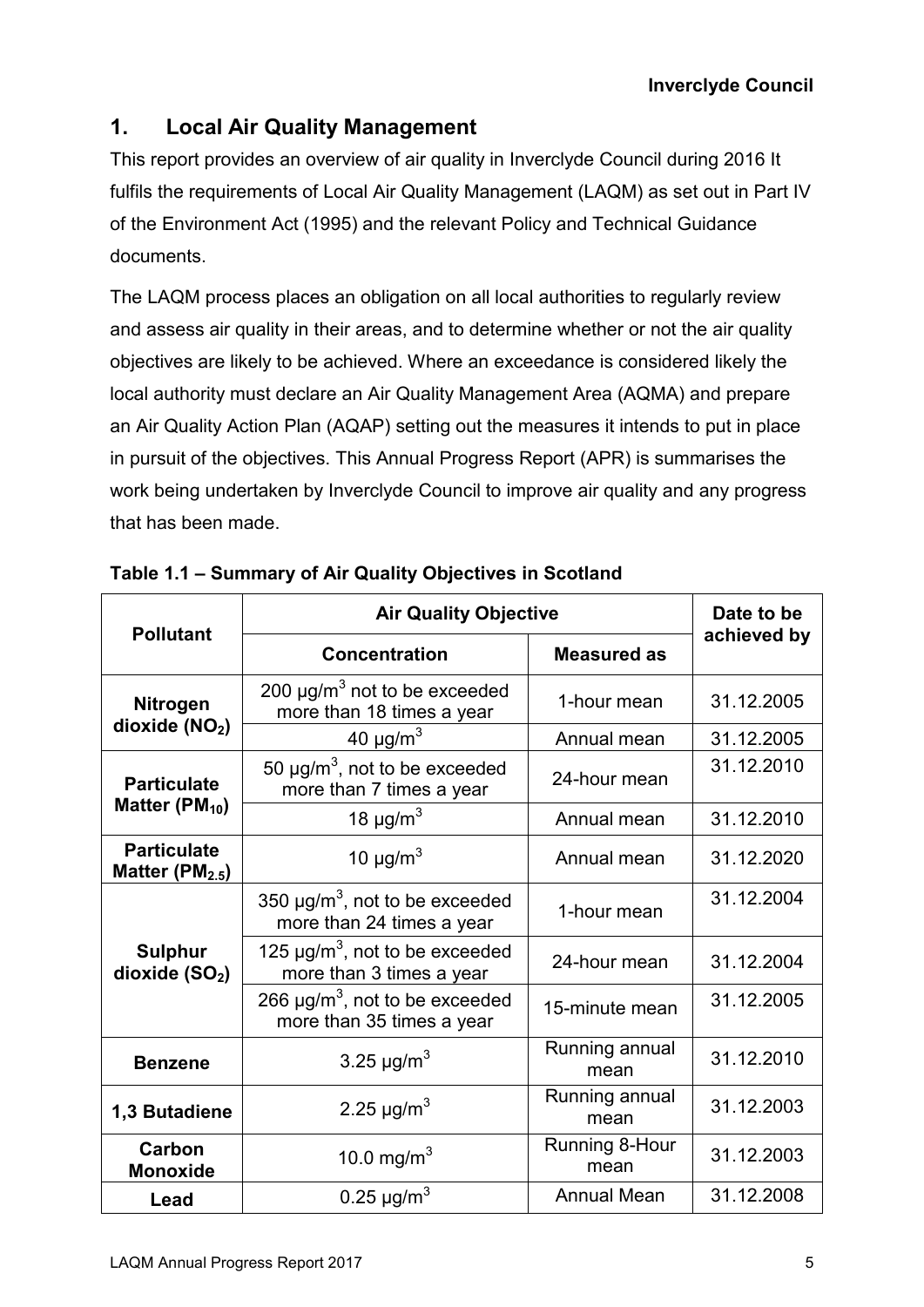## **2. Actions to Improve Air Quality**

#### **2.1 Air Quality Management Areas**

Air Quality Management Areas (AQMAs) are declared when there is an exceedance or likely exceedance of an air quality objective. After declaration, the authority must prepare an Air Quality Action Plan (AQAP) within 12 months, setting out measures it intends to put in place in pursuit of the objectives.

Inverclyde Council currently does not have any AQMAs.

### **2.2 Cleaner Air for Scotland**

Cleaner Air for Scotland – The Road to a Healthier Future (CAFS) is a national crossgovernment strategy that sets out how the Scottish Government and its partner organisations propose to reduce air pollution further to protect human health and fulfil Scotland's legal responsibilities as soon as possible. A series of actions across a range of policy areas are outlined, a summary of which is available at http://www.gov.scot/Publications/2015/11/5671/17.

Progress by Inverclyde Council against relevant actions within this strategy is demonstrated below.

### **2.2.1 Transport – Avoiding travel – T1**

Inverclyde is well served in terms of transport, with the A8 and A78 trunk roads running through the area, as well as two train lines with fourteen stations, all of which connect Inverclyde with the rest of the Glasgow city-region and beyond. A number of bus companies also operate across Inverclyde, while four ferry services provide connections to various locations in Argyll and Bute.

Inverclyde is also connected by a comprehensive core path network and National Cycle Network routes NCN75 and NCN 753, which provide active travel connections to Renfrewshire and Glasgow.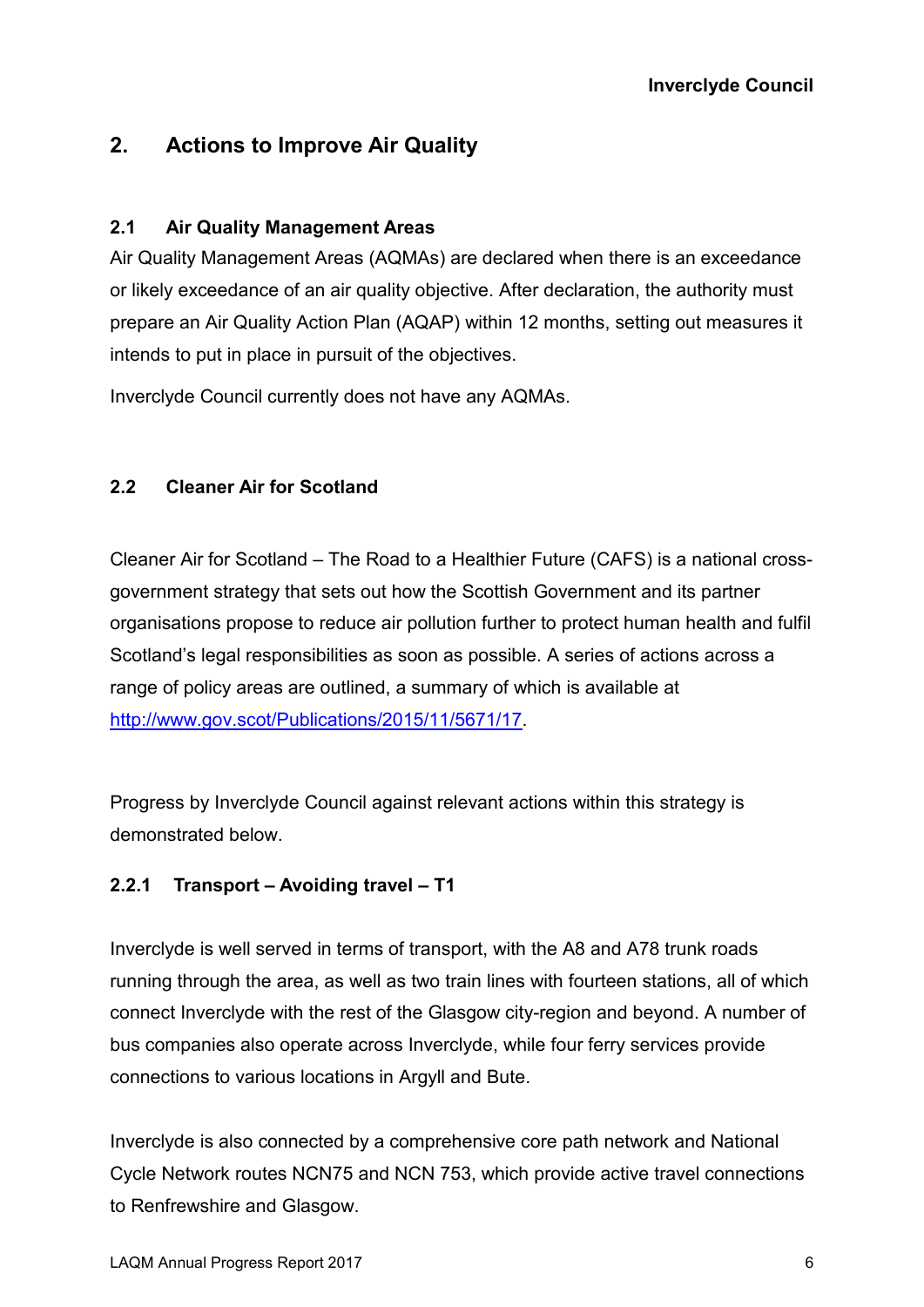The Council has identified the need to tackle climate change by cutting transport emissions, reducing the need to travel by car and prioritising sustainable travel modes in its Local Development Plan<sup>(3)</sup> which was published in 2014. A new Local Development Plan is scheduled to be submitted to the Scottish Ministers in March 2018.

One of the key objectives in current Plan is to ensure future developments promote the use of active travel and public transport. It states that planning can improve connectivity and promote sustainable travel by locating new development near active travel and public transport networks, thereby offering people the choice of walking, cycling or using public transport to reach their place of work and local services.

This is also a key theme of the Transport Outcomes Report, Inverclyde  $2016/17^{(6)}$ which was published by Scottish Passenger Transport (SPT) in partnership with Inverclyde Council. It identifies one of the strategic outcomes as being a 'Reduction in Emissions' and highlights 3 SPT and Inverclyde Council joint work streams to help achieve this outcome. These are 'Park and Ride', 'Cycling' and 'Travel Behaviour Change'.

Inverclyde Council also has a Carbon Management Plan<sup>(8)</sup> which has set a target for 2016/17 to have reduced Carbon from fleet vehicles by 15% and from business travel by 10% (2011/12 baseline). To help achieve this, the Council refreshes its vehicles every 5 years to ensure they are operational and fuel efficient. A driver training programme has also been established and vehicle tracking introduced.

Inverclyde Council, being the biggest employer within Inverclyde is also continuing identify ways to promote green travel options for staff to carry out their work duties. It has purchased 4 electric vehicles and introduced 11 electric charging points throughout Inverclyde as well as promoting the Government Cycle to Work Scheme and Inverclyde Journey Share for its employees.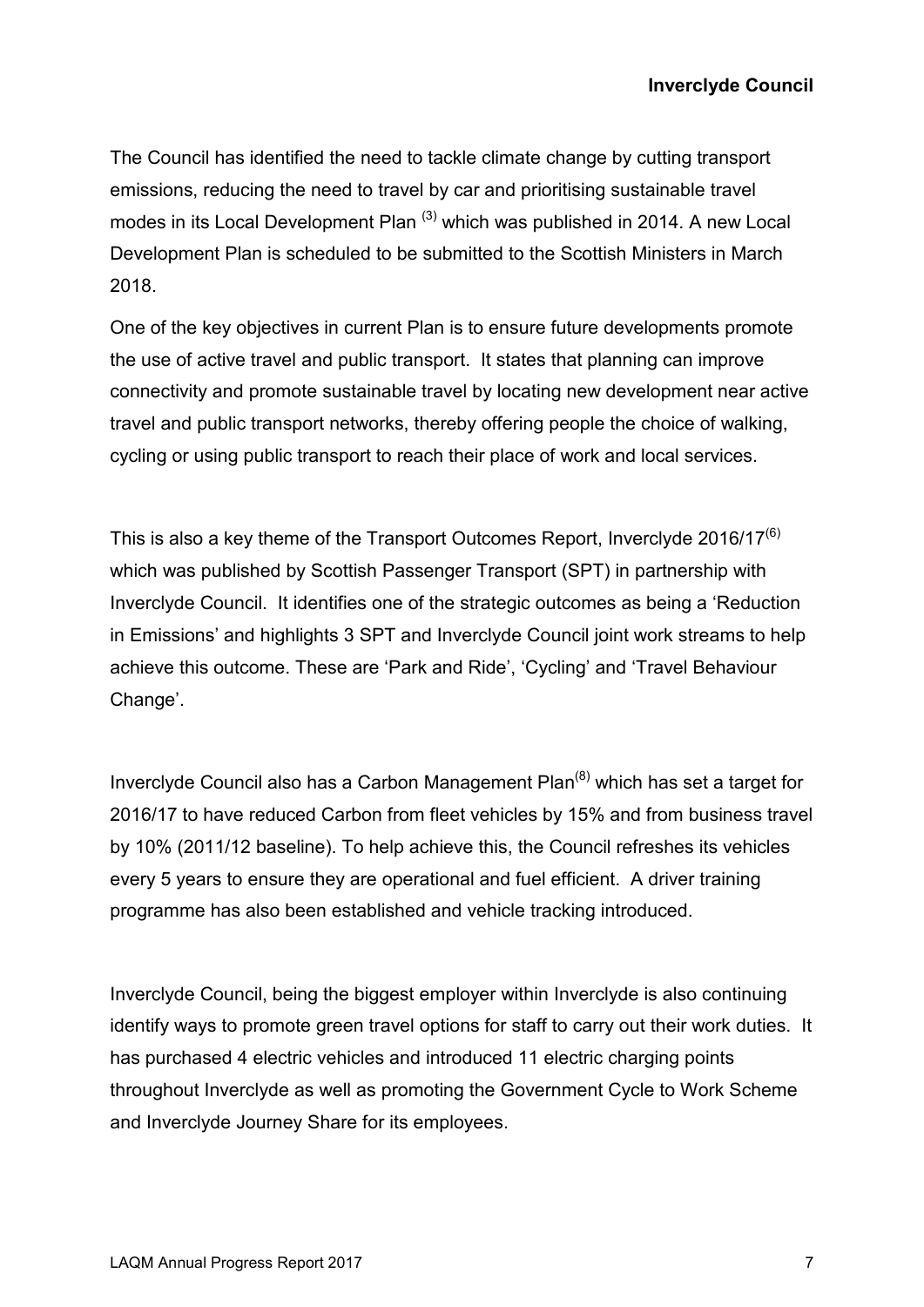#### **2.2.2 Climate Change – Effective co-ordination of climate change and air quality policies to deliver co-benefits – CC2**

Inverclyde Council's Carbon Management Plan  $2012/17^{(8)}$  outlines how the Council aims to reduce its carbon emissions through the delivery of corporate strategies. It set out individual targets for various sources of carbon including;

- \* Energy use in buildings
- \* Street Lighting
- \* Fleet Transport
- \* Business Travel
- \* Water
- \* Waste

Inverclyde Council also published guidance in 2015 to supplement the Local Development Plan policy for renewable energy. The document states that the Council will support development required for the generation of energy from renewable sources unless any economic, environmental and social benefits of the proposal are outweighed by significant adverse effects upon a set criteria, air quality being a key consideration.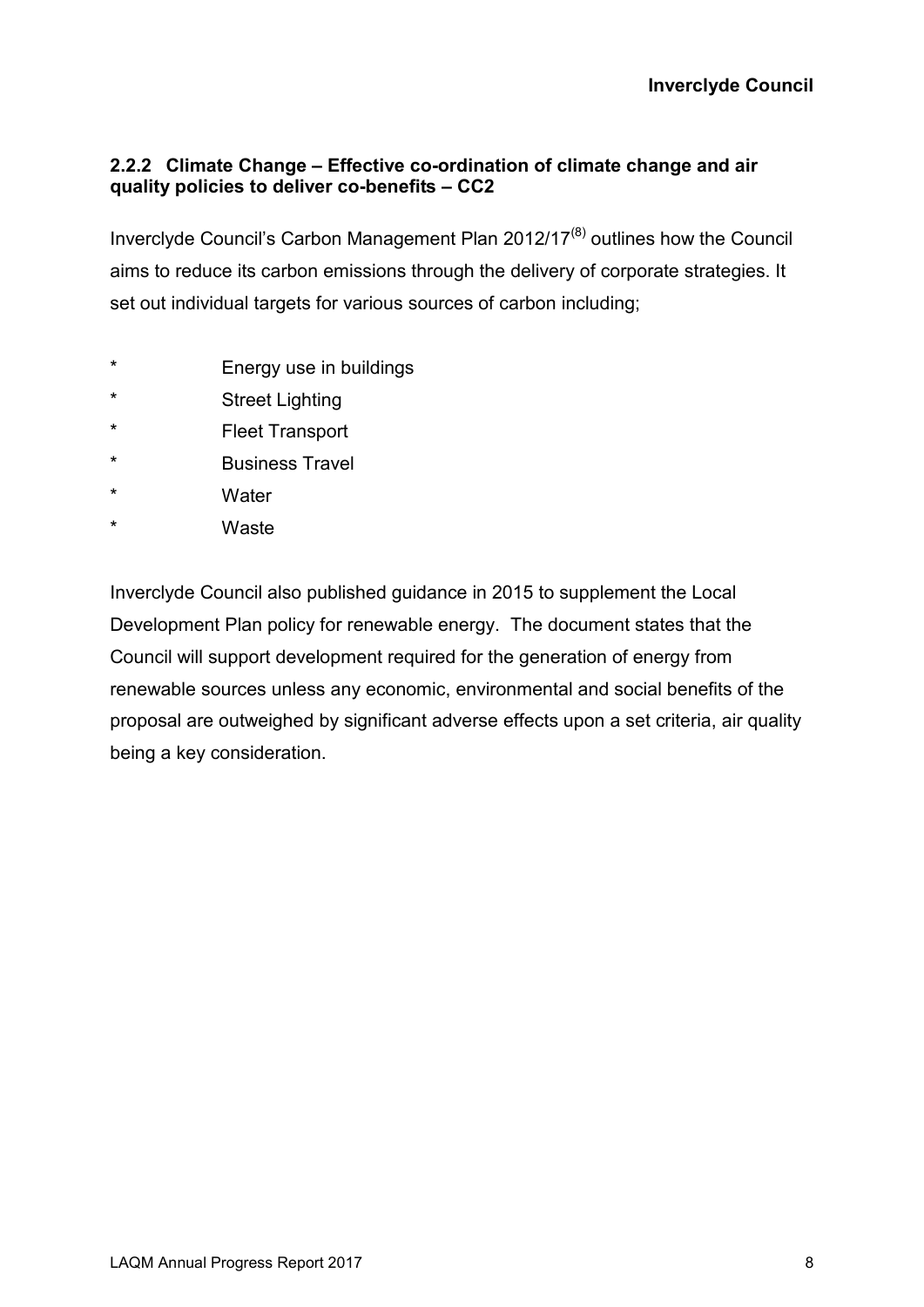## **3. Air Quality Monitoring Data and Comparison with Air Quality Objectives**

#### **3.1 Summary of Monitoring Undertaken**

#### **3.1.1 Automatic Monitoring Sites**

This section sets out what monitoring has taken place and how local concentrations of the main air pollutants compare with the objectives.

Inverclyde Council undertook automatic (continuous) monitoring at one site during 2016. Table A.1 in Appendix A shows the details of this site. National monitoring results are available at http://www.scottishairquality.co.uk/<sup>(2)</sup>

Maps showing the location of the monitoring sites are provided in Appendix D. Further details on how the monitors are calibrated and how the data has been adjusted is included in Appendix C.

#### **3.1.2 Non-Automatic Monitoring Sites**

Inverclyde Council undertook non- automatic (passive) monitoring of  $NO<sub>2</sub>$  at sites during 2016. Table A.2in Appendix A shows the details of the sites.

Maps showing the location of the monitoring sites are provided in Appendix D.

Further details on Quality Assurance/Quality Control (QA/QC) and bias adjustment for the diffusion tubes are included in Appendix C.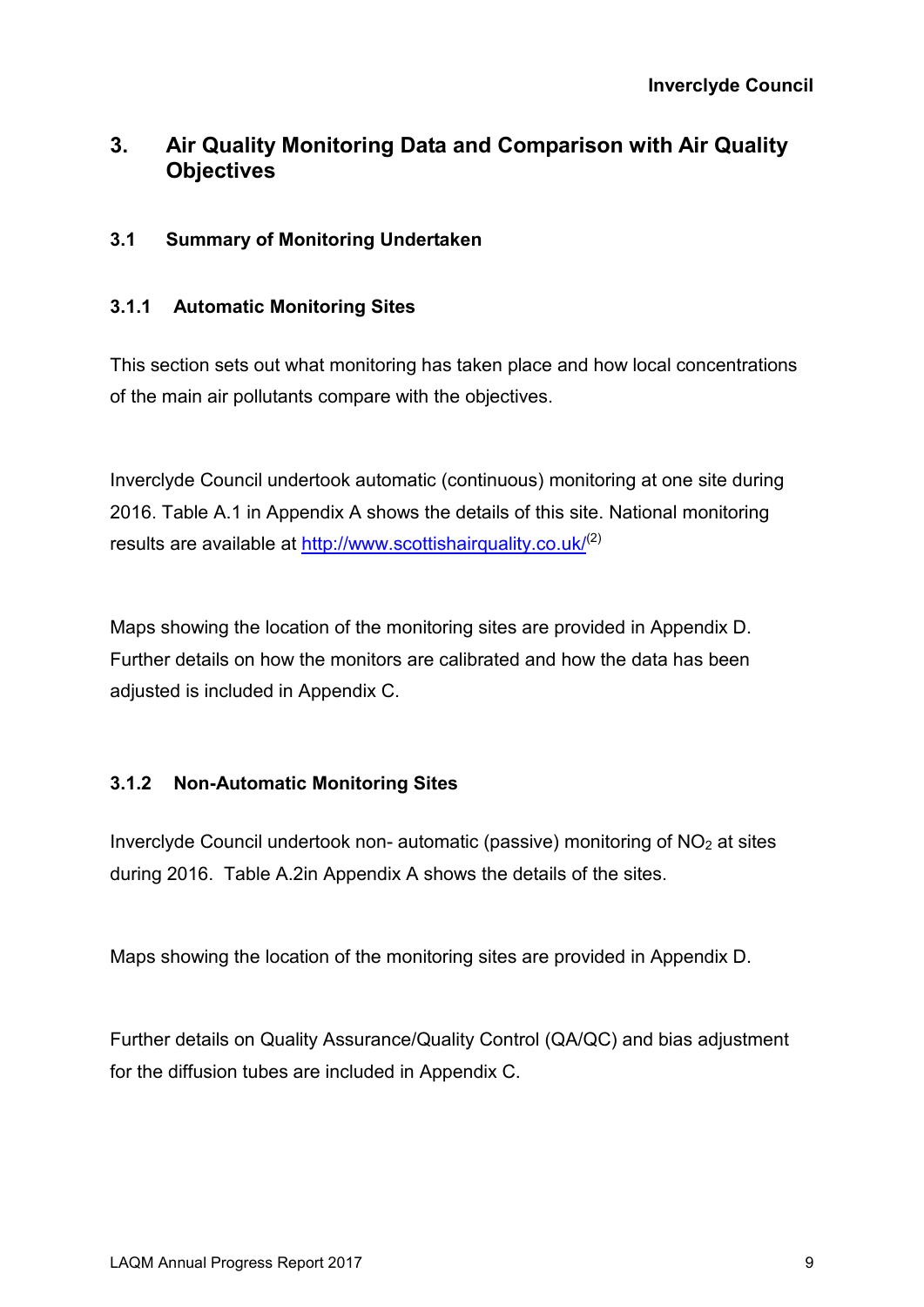#### **3.2 Individual pollutants**

The air quality monitoring results presented in this section are, where relevant, adjusted for annualisation and bias. Further details on adjustments are provided in Appendix C.

#### **3.2.1 Nitrogen Dioxide (NO2)**

Table A.3 in Appendix A compares the ratified and adjusted monitored  $NO<sub>2</sub>$  annual mean concentrations for the past 5 years with the air quality objective of  $40 \mu g/m^3$ . For diffusion tubes, the full 2016 dataset of monthly mean values is provided in Appendix B.

Table A.4 in Appendix A compares the ratified continuous monitored  $NO<sub>2</sub>$  hourly mean concentrations for the past 5 years with the air quality objective of 200 $\mu$ g/m<sup>3</sup>, not to be exceeded more than 18 times per year.

The data from the Automatic Monitoring Site shows no exceedances of the hourly mean objective or the annual mean objective in 2016. There were also no exceedances of the annual mean objective at the 17 non-automatic monitoring sites.

In previous years, both automatic and non-automatic monitoring has shown all sites to have concentrations below the annual mean objective with the exception of one diffusion tube East Hamilton Street, prior to the installation of the automatic monitor.

Data from the diffusion tube located at the nearest residential property at East Hamilton Street has also consistently shown lower values than the diffusion tubes located at the roadside.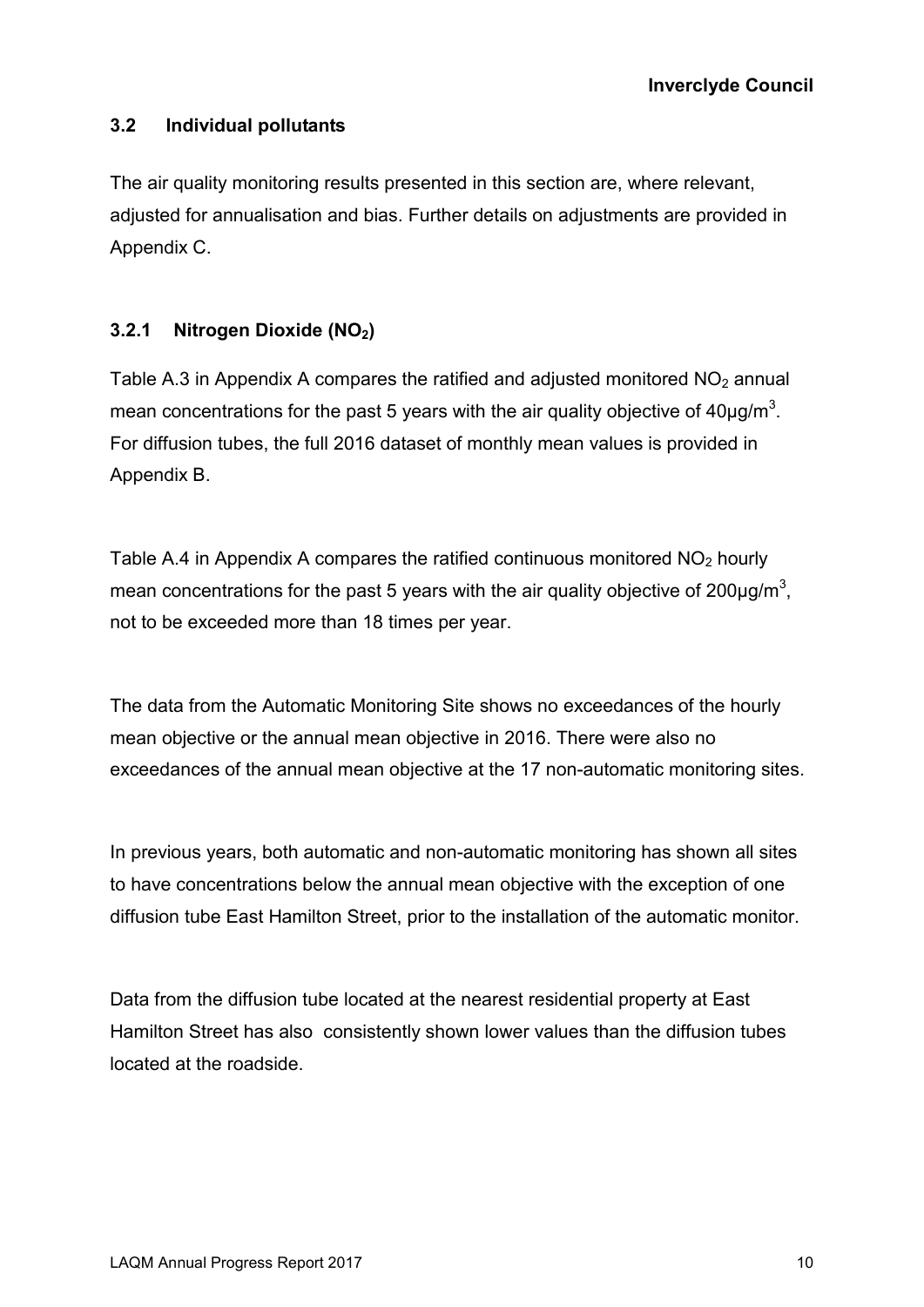#### **3.2.2 Particulate Matter (PM10)**

Table A.5 in Appendix A compares the ratified and adjusted monitored  $PM_{10}$  annual mean concentrations for the past 5 years with the air quality objective of 18 $\mu$ g/m<sup>3</sup>.

Table A.6 in Appendix A compares the ratified continuous monitored  $PM_{10}$  daily mean concentrations for the past 5 years with the air quality objective of 50 $\mu$ g/m<sup>3</sup>, not to be exceeded more than 7 times per year.

The data from the Automatic Monitoring Site shows no exceedances of the annual mean or daily mean objectives for 2016.

There have been no exceedances of the annual mean or the daily mean since  $PM_{10}$ moniotoring was first introduced at the East Hamilton Street in 2014.

### **3.2.3 Particulate Matter (PM2.5)**

Inverclyde Council currently monitors PM2.5 at the Automatic Monitoring Site in East Hamilton Street. As this was not fully operational during 2016 there is currently no data included in this report.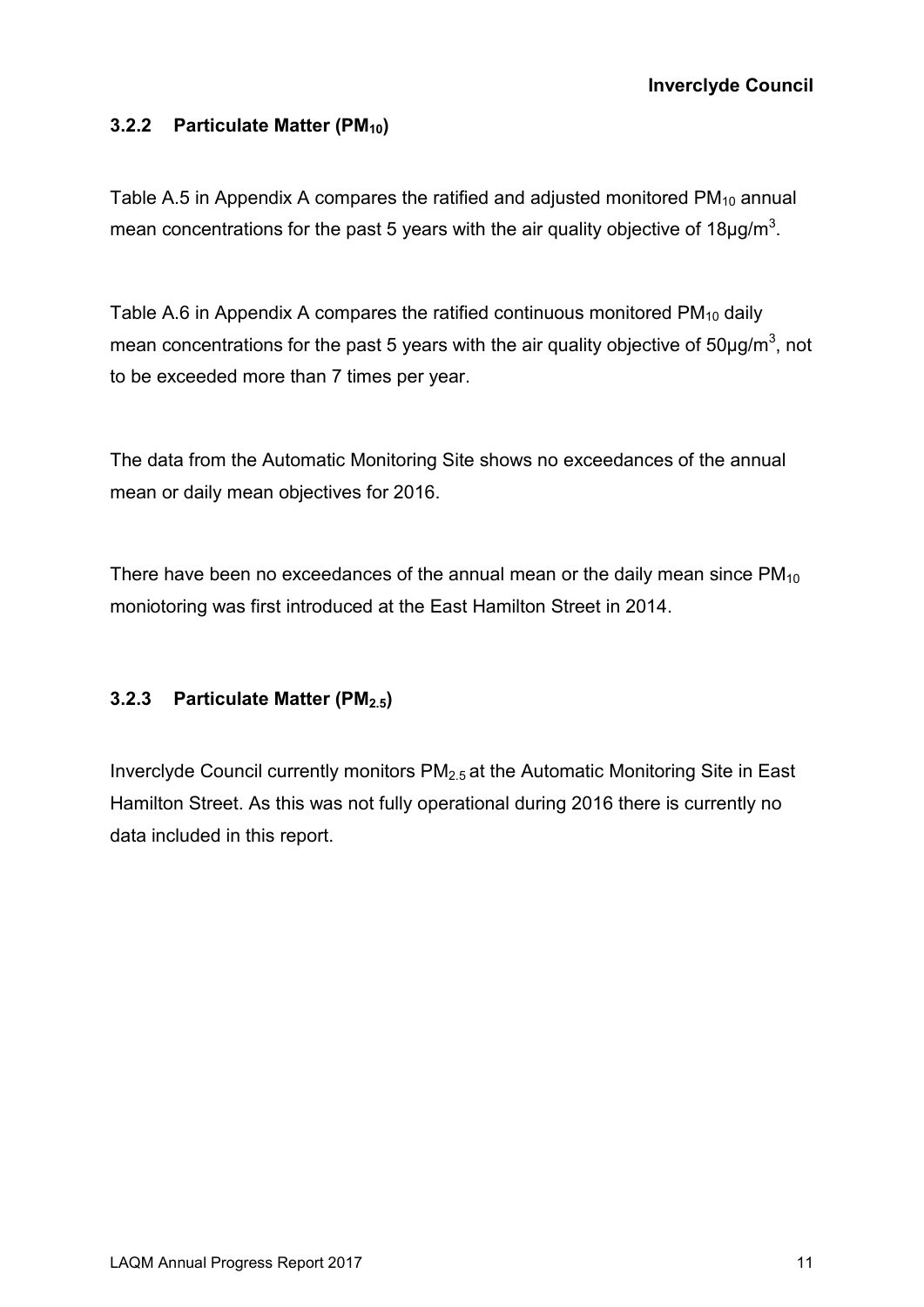### **4. New Local Developments**

#### **4.1 Road Traffic Sources**

Inverclyde Council confirms that there are no road traffic sources that have not been considered in previous rounds of Review and Assessment.

#### **4.2 Other Transport Sources**

There are no airports located in Inverclyde and there have been no significant changes in the Shipping Port operations.

#### **4.3 Industrial Sources**

There are no new or proposed industrial installations for which an air quality assessment has been carried out in 2016. Inverclyde Council is not aware of any significant changes to existing installations or the introduction of new relevant exposure.

#### **4.4 Commercial and Domestic Sources**

There have been no new planning applications approved for the installation of biomass combustion plants since the previous round of Review and Assessment in 2016.

#### **4.5 New Developments with Fugitive or Uncontrolled Sources**

Inverclyde Council has not identified any new potential sources of fugitive or uncontrolled particulate matter.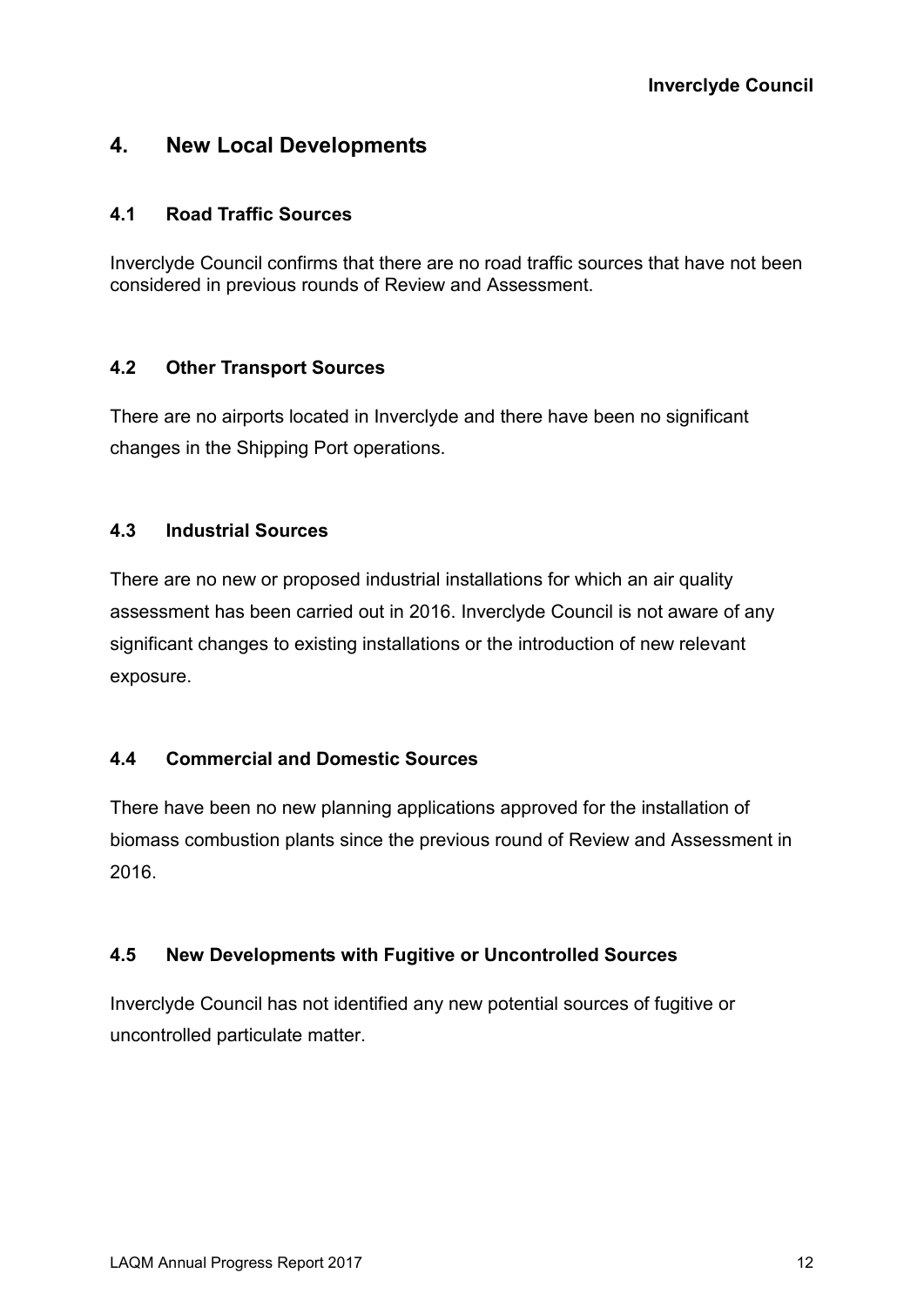## **5. Conclusions and Proposed Actions**

#### **5.1 Conclusions from New Monitoring Data**

The 2016 monitoring data has shown that all sites within the  $NO<sub>2</sub>$  diffusion tube monitoring network, measured below the annual mean objective of 40  $\mu$ g/m<sup>3</sup>.

The automatic monitoring station at East Hamilton Street, Greenock, recorded no exceedances of the hourly and annual mean Objectives for  $NO<sub>2</sub>$ . The PM<sub>10</sub> levels were also below the annual mean Objective and there were no exceedances of the daily mean.

#### **5.2 Conclusions relating to New Local Developments**

Inverclyde Council has not identified any changes to the existing road infrastructure since the last round of Review and Assessment. There have been no biomass plants, industrial installations or fugitive sources identified that are considered likely to impact on local air quality.

### **5.3 Proposed Actions**

Inverclyde Council will continue to monitor  $N_0$  levels throughout the area using diffusion tubes.

The automatic air quality monitoring station will continue to monitor  $NO<sub>2</sub>$ , PM<sub>10</sub> and additionally  $PM<sub>2.5</sub>$  and  $PM<sub>1</sub>$  at East Hamilton Street. The site will be included in the Automatic Urban and Rural Network (AURN) and data available on the Scottish Air Quality website.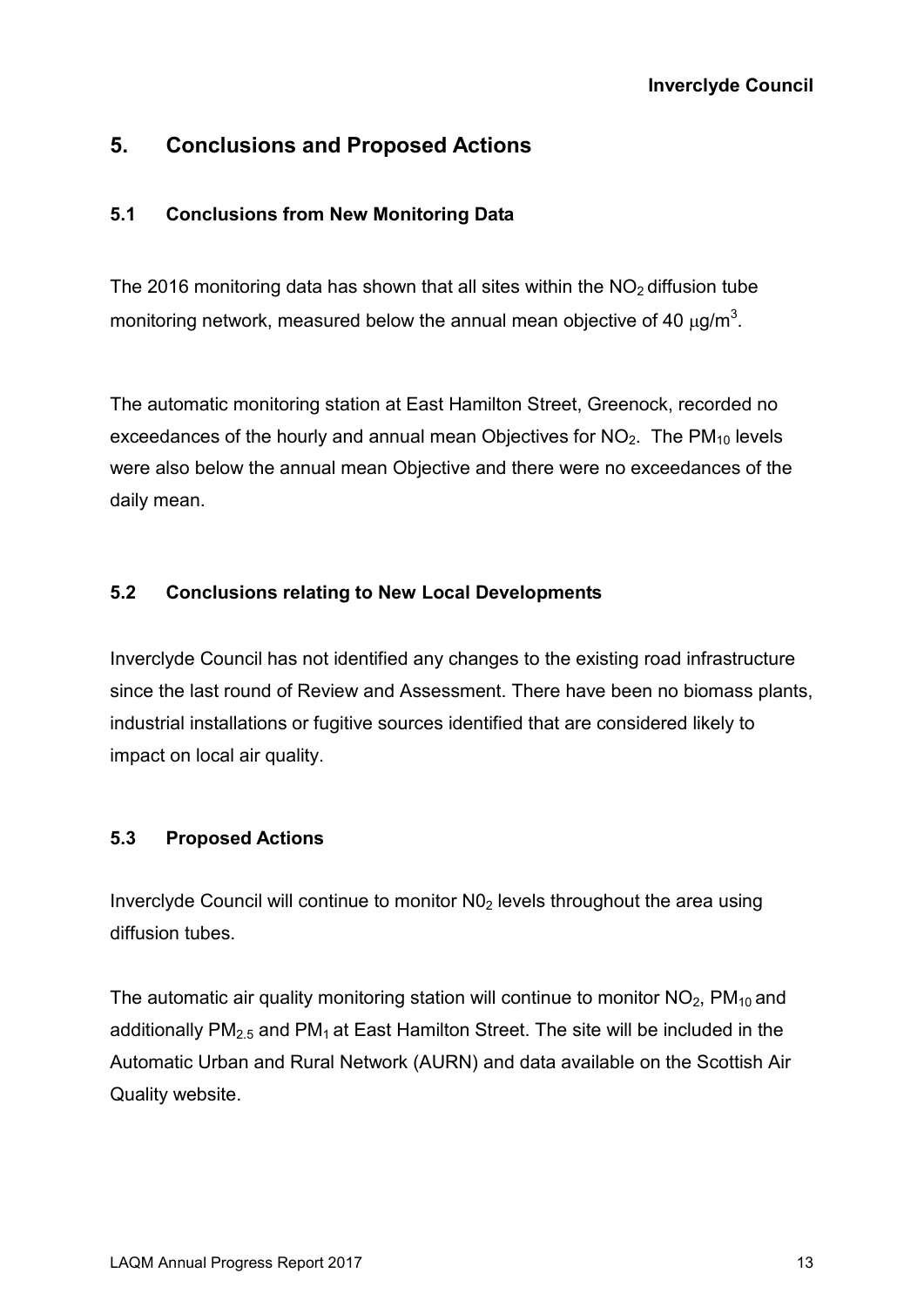#### **Inverclyde Council**

The collocation study will continue at the East Hamilton Street with data from the automatic monitoring station used in combination with the three  $NO<sub>2</sub>$  diffusion tubes to develop a local bias adjustment factor.

The next report to be submitted will be the 2018 Air Quality Annual Progress Report.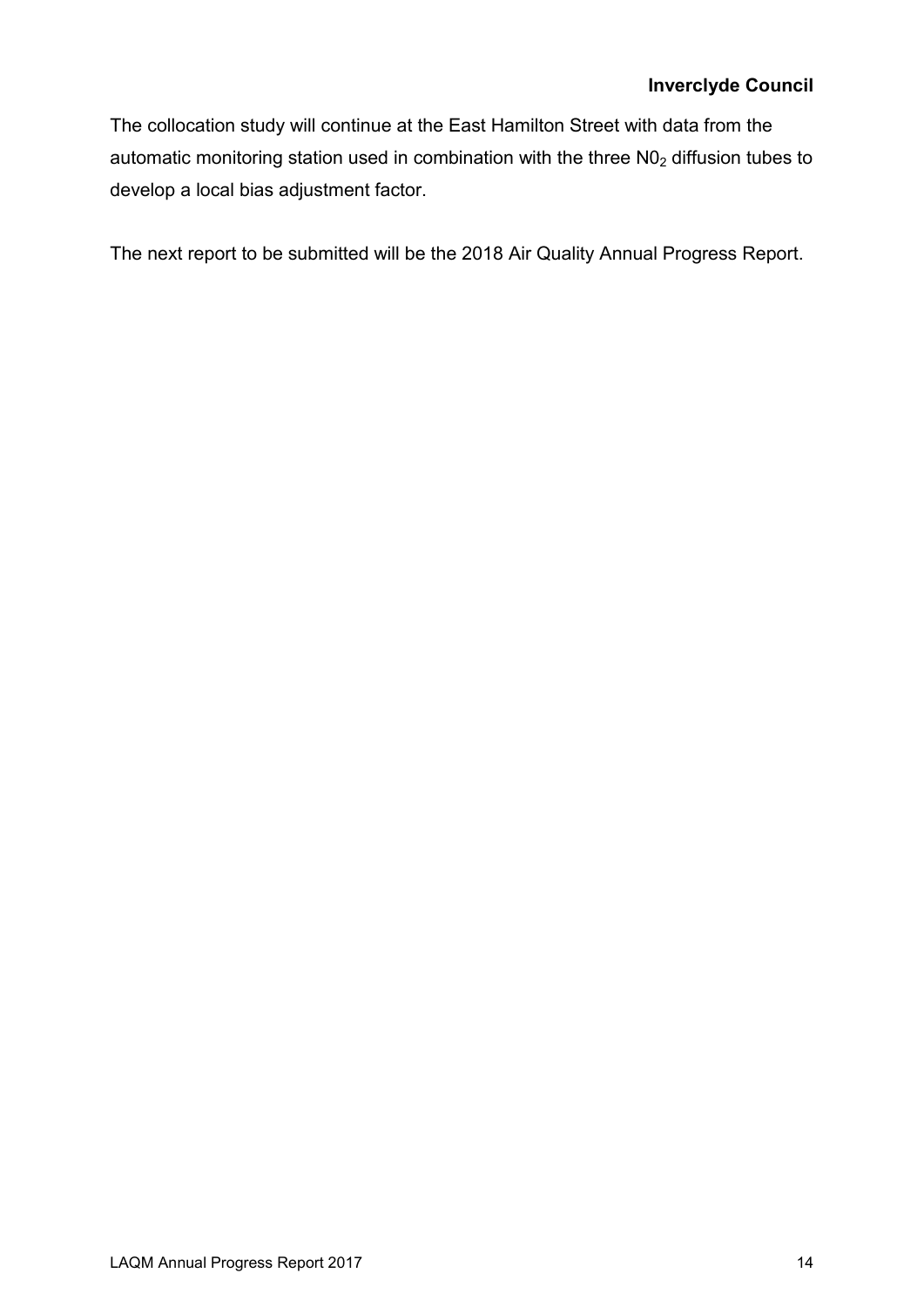## **Appendix A: Monitoring Results**

#### **Table A.1 – Details of Automatic Monitoring Sites**

| <b>Site Name</b>          | <b>Site Type</b> | X OS<br>Grid<br><b>Ref</b> | Y OS<br>Grid<br><b>Ref</b> | <b>Pollutants</b><br><b>Monitored</b>            | In<br>AQMA? | <b>Monitoring</b><br><b>Technique</b> | <b>Distance to</b><br><b>Relevant</b><br><b>Exposure</b><br>$(m)$ <sup>(1)</sup> | <b>Distance</b><br>to kerb of<br>nearest<br>road $(m)$ | Inlet<br>Height<br>(m) |
|---------------------------|------------------|----------------------------|----------------------------|--------------------------------------------------|-------------|---------------------------------------|----------------------------------------------------------------------------------|--------------------------------------------------------|------------------------|
| Inverclyde<br>Greenock A8 | Roadside         | 229365                     | 675700                     | $NO2$ , $PM10$ ,<br>$PM_{2.5}$ , PM <sub>1</sub> | N           | TEOM                                  | 12                                                                               | 2.5                                                    | 1.8                    |

(1) 0 if the monitoring site is at a location of exposure (e.g. installed on the façade of a residential property).

(2) N/A if not applicable.

#### **Table A.2 – Details of Non-Automatic Monitoring Sites**

| Site ID<br><b>Site Name</b> | <b>Site Type</b> | X OS<br>Grid Ref | Y OS<br>Grid<br><b>Ref</b> | <b>Pollutants</b><br><b>Monitored</b> | In<br>AQMA? | <b>Distance to</b><br><b>Relevant</b><br>Exposure (m) <sup>(1)</sup> | <b>Distance to kerb</b><br>of nearest road<br>$(m)^{(2)}$ | Tube<br>collocated with<br>a Continuous<br>Analyser? |
|-----------------------------|------------------|------------------|----------------------------|---------------------------------------|-------------|----------------------------------------------------------------------|-----------------------------------------------------------|------------------------------------------------------|
| Carwood Court               | Roadside         | 229503           | 675400                     | NO <sub>2</sub>                       | N           | Y(13.5m)                                                             | 5m                                                        | N                                                    |
| Brown Street, PG            | Roadside         | 231699           | 674620                     | NO <sub>2</sub>                       | N           | Y(1m)                                                                | 1m                                                        | N                                                    |
| <b>Bridge of Weir Rd</b>    | Roadside         | 235824           | 669909                     | NO <sub>2</sub>                       | N           | Y(1m)                                                                | 1m                                                        | N                                                    |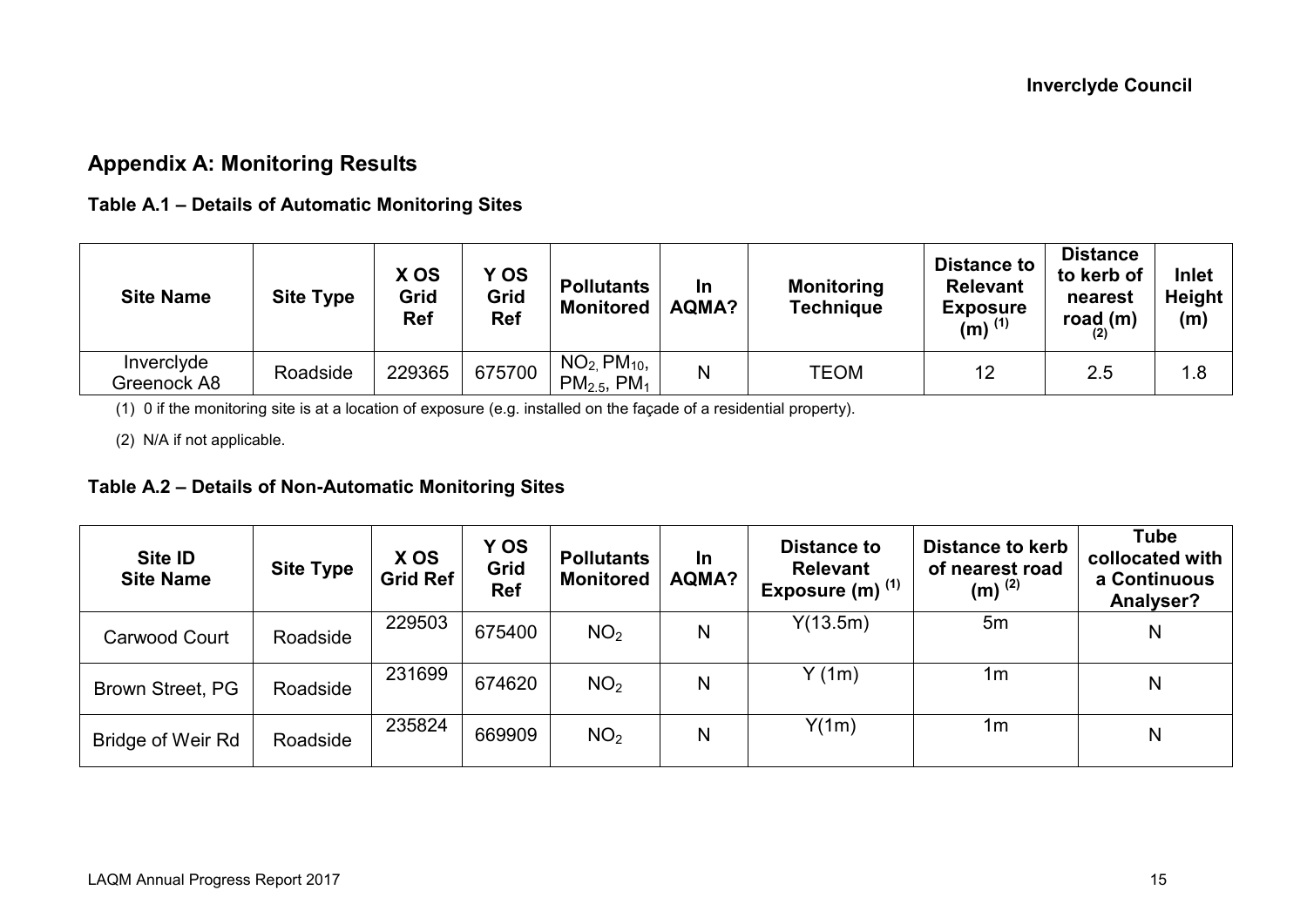| Site ID<br><b>Site Name</b>               | <b>Site Type</b> | X OS<br><b>Grid Ref</b> | Y OS<br>Grid<br><b>Ref</b> | <b>Pollutants</b><br><b>Monitored</b> | $\ln$<br><b>AQMA?</b> | <b>Distance to</b><br><b>Relevant</b><br>Exposure (m) $(1)$ | <b>Distance to kerb</b><br>of nearest road<br>$(m)^{(2)}$ | <b>Tube</b><br>collocated with<br>a Continuous<br>Analyser? |
|-------------------------------------------|------------------|-------------------------|----------------------------|---------------------------------------|-----------------------|-------------------------------------------------------------|-----------------------------------------------------------|-------------------------------------------------------------|
| <b>East Hamilton</b><br>Street (1)        | Roadside         | 229365                  | 675700                     | NO <sub>2</sub>                       | $\mathsf{N}$          | Y(12m)                                                      | 2.5m                                                      | Y                                                           |
| <b>East Hamilton</b><br>Street (2)        | Roadside         | 229365                  | 675700                     | NO <sub>2</sub>                       | N                     | Y(12m)                                                      | 2.5m                                                      |                                                             |
| <b>East Hamilton</b><br>Street (3)        | Roadside         | 229365                  | 675700                     | NO <sub>2</sub>                       | $\mathsf{N}$          | Y(12m)                                                      | 2.5m                                                      | Y                                                           |
| <b>East Hamilton</b><br>Street (property) | Roadside         | 229301                  | 675712                     | NO <sub>2</sub>                       | N                     | Y(0m)                                                       | 14.25m                                                    | $\mathsf{N}$                                                |
| Dellingburn St                            | Roadside         | 228422                  | 675735                     | NO <sub>2</sub>                       | N                     | Y(3.5m)                                                     | 5m                                                        | $\mathsf{N}$                                                |
| Dalrymple St                              | Roadside         | 228311                  | 675993                     | NO <sub>2</sub>                       | N                     | Y(15m)                                                      | 3m                                                        | $\mathsf{N}$                                                |
| <b>Inverkip St</b>                        | Roadside         | 227563                  | 676246                     | NO <sub>2</sub>                       | $\mathsf{N}$          | Y(1m)                                                       | 2.5 <sub>m</sub>                                          | $\mathsf{N}$                                                |
| Dunlop St                                 | Roadside         | 226827                  | 675622                     | NO <sub>2</sub>                       | $\mathsf{N}$          | Y(4m)                                                       | 2m                                                        | $\mathsf{N}$                                                |
| Nelson St                                 | Roadside         | 227092                  | 676134                     | NO <sub>2</sub>                       | N                     | Y(1m)                                                       | 5m                                                        | $\mathsf{N}$                                                |
| <b>Inverkip Rd</b>                        | Roadside         | 224441                  | 675224                     | NO <sub>2</sub>                       | $\mathsf{N}$          | Y(15m)                                                      | 4 <sub>m</sub>                                            | $\mathsf{N}$                                                |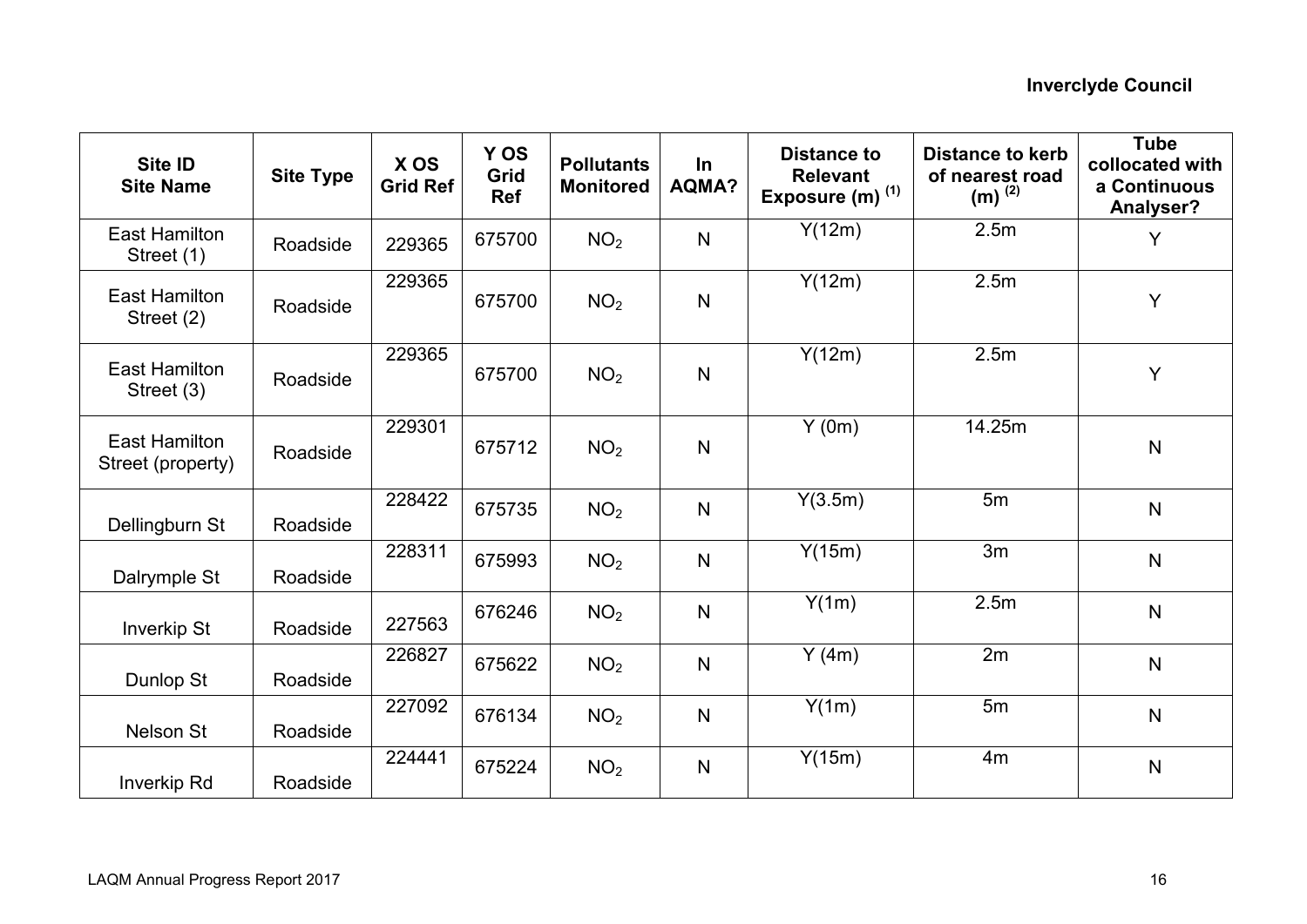| Site ID<br><b>Site Name</b> | <b>Site Type</b> | X OS<br><b>Grid Ref</b> | Y OS<br>Grid<br><b>Ref</b> | <b>Pollutants</b><br><b>Monitored</b> | <b>In</b><br>AQMA? | <b>Distance to</b><br><b>Relevant</b><br>Exposure (m) $(1)$ | <b>Distance to kerb</b><br>of nearest road<br>$(m)$ <sup>(2)</sup> | <b>Tube</b><br>collocated with<br>a Continuous<br>Analyser? |
|-----------------------------|------------------|-------------------------|----------------------------|---------------------------------------|--------------------|-------------------------------------------------------------|--------------------------------------------------------------------|-------------------------------------------------------------|
| Larkfield Rd                | Roadside         | 224869                  | 675757                     | NO <sub>2</sub>                       | N                  | Y(3m)                                                       | 2m                                                                 | N                                                           |
| Main St, WB                 | Roadside         | 219407                  | 668573                     | NO <sub>2</sub>                       | N                  | Y(1m)                                                       | 2m                                                                 | $\mathsf{N}$                                                |
| Kempock St,                 | Roadside         | 224097                  | 677910                     | NO <sub>2</sub>                       | N                  | Y(1m)                                                       | 1 <sub>m</sub>                                                     | $\mathsf{N}$                                                |
| Cardwell Rd                 | Roadside         | 224664                  | 677168                     | NO <sub>2</sub>                       | N                  | Y(3m)                                                       | 4m                                                                 | N                                                           |
| Newark St                   | Roadside         | 225460                  | 677501                     | NO <sub>2</sub>                       | N                  | Y(1m)                                                       | 5m                                                                 | $\mathsf{N}$                                                |
| Brougham St                 | Roadside         | 227242                  | 677032                     | NO <sub>2</sub>                       | N                  | Y(7m)                                                       | 5.5m                                                               | N                                                           |
| Macdougall St               | Roadside         | 229605                  | 675593                     | NO <sub>2</sub>                       | N                  | Y(13m)                                                      | 3m                                                                 | $\mathsf{N}$                                                |

(1) 0 if the monitoring site is at a location of exposure (e.g. installed on/adjacent to the façade of a residential property).

(2) N/A if not applicable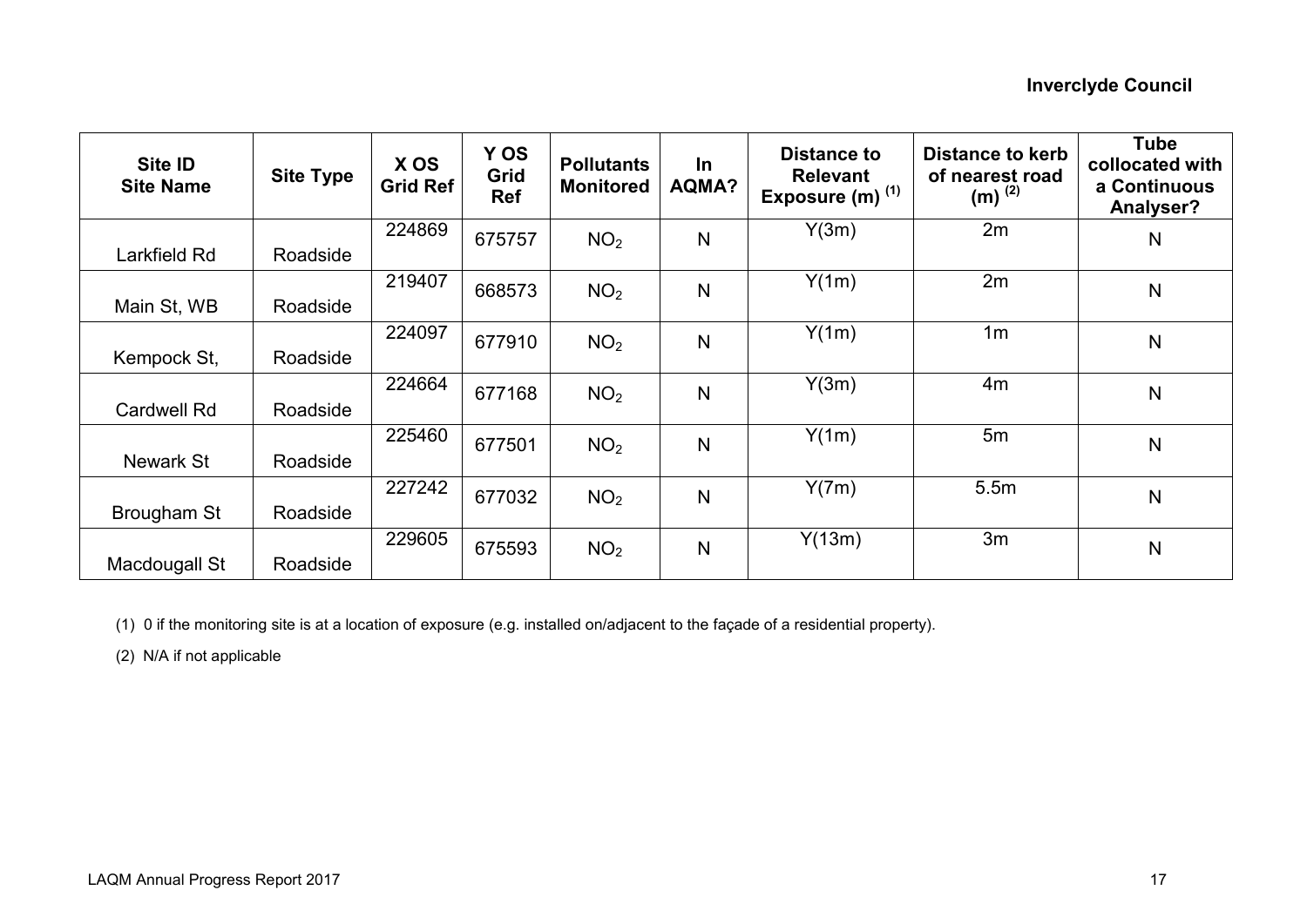#### **Table A.3 – Annual Mean NO2 Monitoring Results**

|                             |                  |                                  | <b>Valid Data</b>                  |            |            |      |      | NO <sub>2</sub> Annual Mean Concentration (µg/m <sup>3</sup> ) <sup>(3)</sup> |
|-----------------------------|------------------|----------------------------------|------------------------------------|------------|------------|------|------|-------------------------------------------------------------------------------|
| Site ID                     | <b>Site Type</b> | <b>Monitoring</b><br><b>Type</b> | Capture<br>2016<br>$($ %) $^{(2)}$ | 2012       | 2013       | 2014 | 2015 | 2016                                                                          |
| Inverclyde Greenock A8      | Roadside         | Automatic                        | 97                                 | <b>XXX</b> | <b>XXX</b> | 27   | 28   | 28                                                                            |
| Carwood Court               | Roadside         | <b>Diffusion</b><br>Tube         | 100                                | 11.9       | 14         | 9.8  | 10.2 | 10.6                                                                          |
| Brown Street, PG            | Roadside         | <b>Diffusion</b><br>Tube         | 83                                 | 21.3       | 23.5       | 19   | 19.1 | 20.8                                                                          |
| <b>Bridge of Weir Rd</b>    | Roadside         | <b>Diffusion</b><br>Tube         | 100                                | 17.6       | 19.8       | 15.2 | 14.8 | 16.1                                                                          |
| East Hamilton Street (1)    | Roadside         | <b>Diffusion</b><br>Tube         | 92                                 | 36.9       | 43.8       | 34.3 | 29.4 | 34.1                                                                          |
| East Hamilton St (2)        | Roadside         | <b>Diffusion</b><br>Tube         | 100                                | 35.3       | 43.7       | 31.8 | 31.3 | 34.1                                                                          |
| East Hamilton St (3)        | Roadside         | <b>Diffusion</b><br>Tube         | 100                                | <b>XXX</b> | <b>XXX</b> | 30.3 | 31.5 | 29.7                                                                          |
| East Hamilton St (property) | Roadside         | <b>Diffusion</b><br>Tube         | 100                                | 23.5       | 24.4       | 19.8 | 21   | 21.7                                                                          |
| Dellingburn St              | Roadside         | <b>Diffusion</b><br>Tube         | 100                                | 33.6       | 39.3       | 30.1 | 33.2 | 34.3                                                                          |
| Dalrymple St                | Roadside         | <b>Diffusion</b><br>Tube         | 100                                | 24.2       | 28.6       | 23.9 | 21.5 | 23.4                                                                          |
| <b>Inverkip St</b>          | Roadside         | <b>Diffusion</b><br>Tube         | 100                                | 31.3       | 36.5       | 31.9 | 28.9 | 27.5                                                                          |
| Dunlop St                   | Roadside         | <b>Diffusion</b><br>Tube         | 100                                | 22         | 22         | 17.4 | 16.3 | 18.3                                                                          |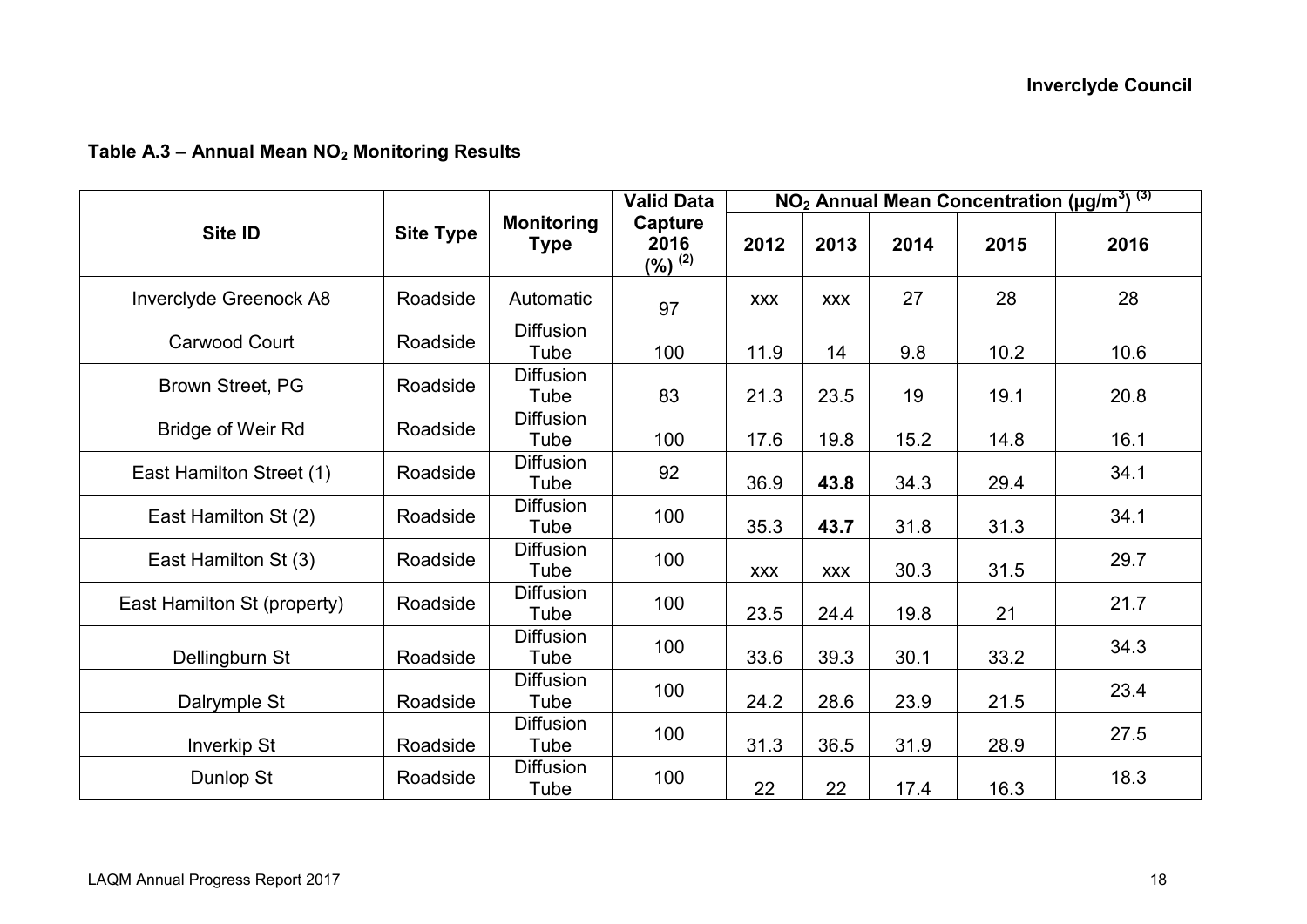|                    |                  |                           | <b>Valid Data</b>              |      |      |      |      | NO <sub>2</sub> Annual Mean Concentration (µg/m <sup>3</sup> ) <sup>(3)</sup> |
|--------------------|------------------|---------------------------|--------------------------------|------|------|------|------|-------------------------------------------------------------------------------|
| Site ID            | <b>Site Type</b> | <b>Monitoring</b><br>Type | Capture<br>2016<br>$(%)^{(2)}$ | 2012 | 2013 | 2014 | 2015 | 2016                                                                          |
| <b>Nelson St</b>   | Roadside         | <b>Diffusion</b><br>Tube  | 92                             | 29.3 | 30.5 | 28.9 | 26.4 | 25.3                                                                          |
| Inverkip Rd        | Roadside         | <b>Diffusion</b><br>Tube  | 100                            | 22.6 | 23.8 | 19.5 | 19.7 | 19.9                                                                          |
| Larkfield Rd       | Roadside         | <b>Diffusion</b><br>Tube  | 100                            | 20.7 | 21.9 | 16.8 | 17.7 | 18.2                                                                          |
| Main St, WB        | Roadside         | <b>Diffusion</b><br>Tube  | 100                            | 19.1 | 16.9 | 14.4 | 14.3 | 13.6                                                                          |
| Kempock St,        | Roadside         | <b>Diffusion</b><br>Tube  | 92                             | 25   | 22.1 | 18.2 | 20   | 14.4                                                                          |
| <b>Cardwell Rd</b> | Roadside         | <b>Diffusion</b><br>Tube  | 100                            | 29.6 | 30.4 | 24.1 | 26   | 22.8                                                                          |
| Newark St          | Roadside         | <b>Diffusion</b><br>Tube  | 100                            | 21.2 | 20.8 | 14.7 | 16.4 | 15.1                                                                          |
| Brougham St        | Roadside         | <b>Diffusion</b><br>Tube  | 83                             | 18.8 | 18.5 | 15.1 | 21.8 | 20.7                                                                          |
| Macdougall St      | Roadside         | <b>Diffusion</b><br>Tube  | 100                            | 24   | 25.7 | 20   | 20.8 | 23                                                                            |

Notes: Exceedences of the NO<sub>2</sub> annual mean objective of 40µg/m3 are shown in **bold**.

NO<sub>2</sub> annual means exceeding 60µg/m<sup>3</sup>, indicating a potential exceedence of the NO<sub>2</sub> 1-hour mean objective are shown in **bold and underlined.** 

(1) data capture for the monitoring period, in cases where monitoring was only carried out for part of the year.

(2) data capture for the full calendar year (e.g. if monitoring was carried out for 6 months, the maximum data capture for the full calendar year is 50%).

(3) Means for diffusion tubes have been corrected for bias. All means have been "annualised" as per LAQM.TG(16) if valid data capture for the full calendar year is less than 75%. See Appendix C for details.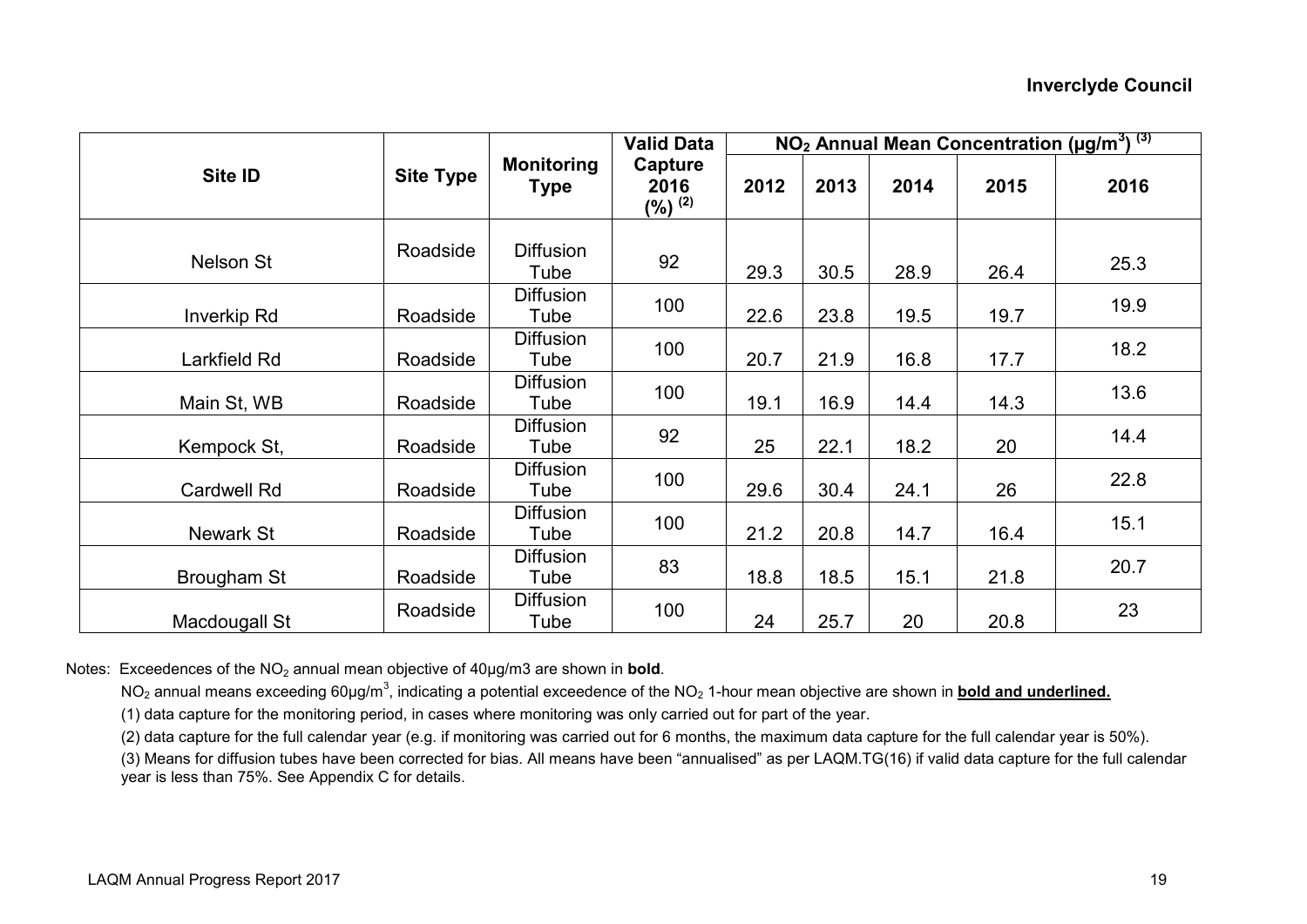| <b>Site Name</b>          | <b>Site Type</b> | <b>Valid Data</b><br>Capture 2016 | $NO2$ 1-Hour Means > 200µg/m <sup>3</sup> |      |      |  |
|---------------------------|------------------|-----------------------------------|-------------------------------------------|------|------|--|
|                           |                  | $(9/6)$ $(1)$                     | 2014                                      | 2015 | 2016 |  |
| Inverclyde<br>Greenock A8 | Roadside         | 97                                |                                           |      |      |  |

**Table A.4 – 1-Hour Mean NO2 Monitoring Results** 

Notes: Exceedences of the NO<sub>2</sub> 1-hour mean objective (200µg/m<sup>3</sup> not to be exceeded more than 18 times/year) are shown in **bold.** 

(1) data capture for the monitoring period, in cases where monitoring was only carried out for part of the year.

(2) data capture for the full calendar year (e.g. if monitoring was carried out for 6 months, the maximum data capture for the full calendar year is 50%).

(3) If the period of valid data is less than 85%, the  $99.8<sup>th</sup>$  percentile of 1-hour means is provided in brackets.

**Table A.5 – Annual Mean PM10 Monitoring Results** 

| <b>Site Name</b>          | <b>Site Type</b> | <b>Valid Data</b><br>Capture 2016 | <b>PM<sub>10</sub> Annual Mean</b><br>Concentration ( $\mu$ g/m <sup>3</sup> ) <sup>(2)</sup> |      |      |  |
|---------------------------|------------------|-----------------------------------|-----------------------------------------------------------------------------------------------|------|------|--|
|                           |                  | (%) <sup>(1)</sup>                | 2014                                                                                          | 2015 | 2016 |  |
| Inverclyde<br>Greenock A8 | Roadside         | 94                                | 16                                                                                            | 15   |      |  |

Notes: Exceedences of the PM<sub>10</sub> annual mean objective of 18µg/m<sup>3</sup> are shown in **bold.** 

 (1) data capture for the monitoring period, in cases where monitoring was only carried out for part of the year.

(2) data capture for the full calendar year (e.g. if monitoring was carried out for 6 months, the maximum data capture for the full calendar year is 50%).

(3) All means have been "annualised" as per LAQM.TG(16), valid data capture for the full calendar year is less than 75%. See Appendix C for details.

**Table A.6 – 24-Hour Mean PM10 Monitoring Results** 

| <b>Site Name</b>          | <b>Site Type</b> | <b>Valid Data</b><br>Capture 2016 | $PM_{10}$ 24-Hour Means > 50µg/m <sup>3</sup> |      |      |  |  |  |
|---------------------------|------------------|-----------------------------------|-----------------------------------------------|------|------|--|--|--|
|                           |                  | (%) <sup>(1)</sup>                | 2014                                          | 2015 | 2016 |  |  |  |
| Inverclyde<br>Greenock A8 | Roadside         | 94                                |                                               | ŋ    |      |  |  |  |

Notes: Exceedences of the PM<sub>10</sub> 24-hour mean objective (50µg/m<sup>3</sup> not to be exceeded more than 7 times/year) are shown in **bold.** 

(1) data capture for the monitoring period, in cases where monitoring was only carried out for part of the year.

(2) data capture for the full calendar year (e.g. if monitoring was carried out for 6 months, the maximum data capture for the full calendar year is 50%).

(3) If the period of valid data is less than 85%, the  $90.4<sup>th</sup>$  percentile of 24-hour means is provided in brackets.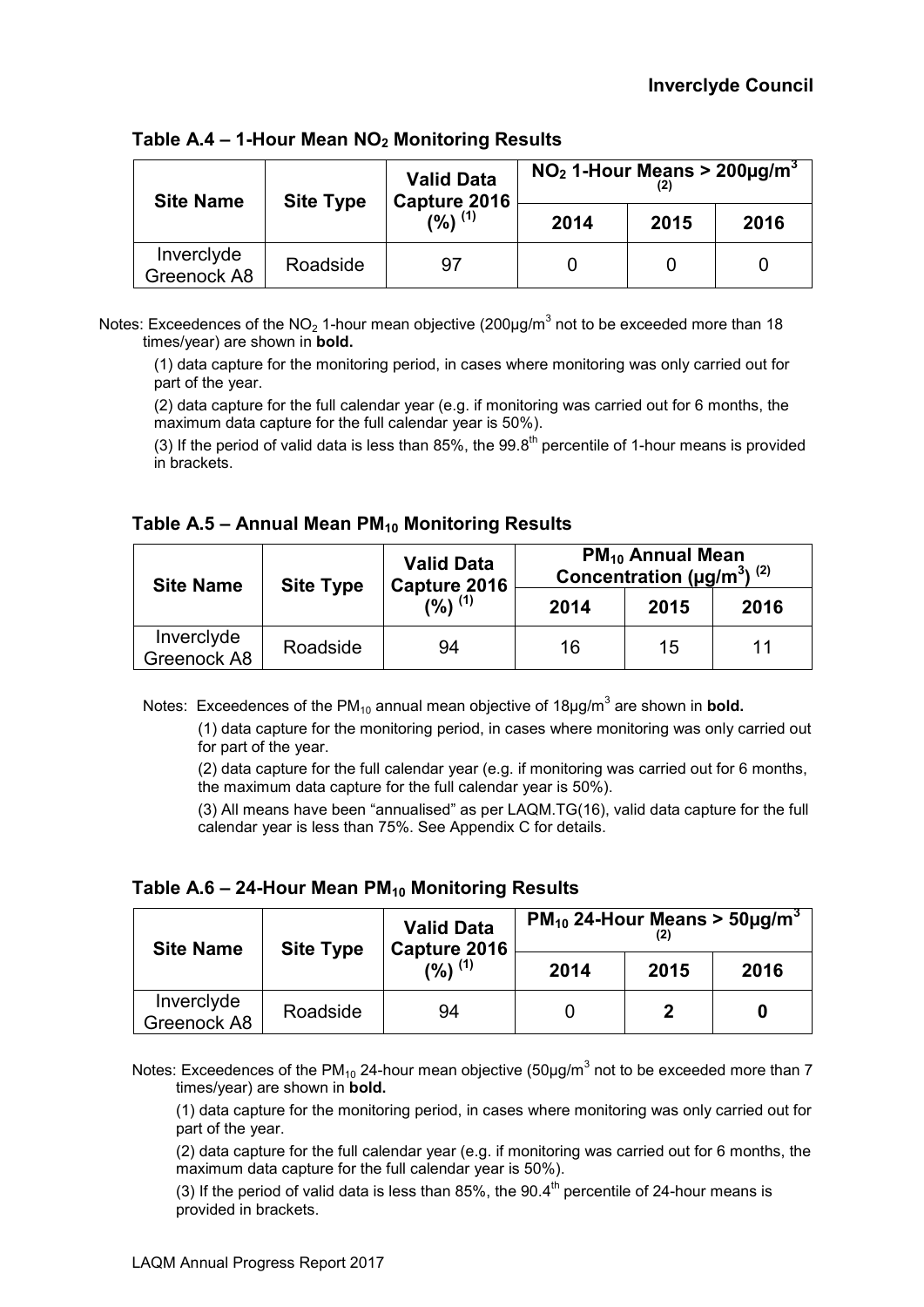## **Appendix B: Full Monthly Diffusion Tube Results for 2016**

|                      | $NO2$ Mean Concentrations ( $\mu$ g/m <sup>3</sup> ) |      |      |                |      |      |                          |      |            |      |            |            |                    |                                       |
|----------------------|------------------------------------------------------|------|------|----------------|------|------|--------------------------|------|------------|------|------------|------------|--------------------|---------------------------------------|
|                      | Jan                                                  | Feb  | Mar  | Apr            | May  | Jun  | Jul                      | Aug  | <b>Sep</b> | Oct  | <b>Nov</b> | <b>Dec</b> | <b>Annual Mean</b> |                                       |
| Site ID              |                                                      |      |      |                |      |      |                          |      |            |      |            |            | Raw<br><b>Data</b> | <b>Bias</b><br><b>Adjusted</b><br>(1) |
| Carwood<br>Court     | 12.9                                                 | 11.7 | 10.3 | 8              | 5.2  | 8.3  | 3.9                      | 8.5  | 10.8       | 15.6 | 19.2       | 16.7       | 10.9               | 10.6                                  |
| <b>Brown street</b>  | 19.7                                                 | 18.9 | 22.9 | $\blacksquare$ | 16.5 | 10.1 | $\overline{\phantom{0}}$ | 16.1 | 20.1       | 29.4 | 35         | 25.7       | 21.4               | 20.8                                  |
| Bridge of weir<br>Rd | 22.2                                                 | 21.9 | 17.9 | 12.6           | 14.3 | 9.9  | 7.2                      | 12.9 | 16.8       | 22.4 | 27         | 14.4       | 16.6               | 16.1                                  |
| E.Ham St             | $\blacksquare$                                       | 31.3 | 30.5 | 19.2           | 23.7 | 36.9 | 30.9                     | 30.3 | 46.1       | 46.9 | 57.2       | 34.5       | 35.2               | 34.1                                  |
| E. Ham St 2          | 31.5                                                 | 30.8 | 27.3 | 22.1           | 27.7 | 30.2 | 30.2                     | 33.1 | 41.9       | 44.5 | 56.3       | 46.7       | 35.2               | 34.1                                  |
| E.Ham St 3           | 19.6                                                 | 27.5 | 21.7 | 19.4           | 12.5 | 16.8 | 28.5                     | 37.3 | 44.8       | 43.5 | 54.5       | 41.6       | 30.6               | 29.7                                  |
| E. Ham St<br>(prop)  | 16.9                                                 | 18.3 | 26.3 | 10.4           | 16.4 | 20.6 | 15.5                     | 19.1 | 28.3       | 29.9 | 35         | 31.6       | 22.4               | 21.7                                  |
| Dellingburn st       | 28.3                                                 | 40.2 | 28.1 | 32.7           | 28.5 | 18.1 | 30.1                     | 31.3 | 44.7       | 44.3 | 52         | 46         | 35.4               | 34.3                                  |
| Dalrymple St         | 18.4                                                 | 20   | 24.4 | 16.1           | 20.3 | 18.6 | 15                       | 21.6 | 28.3       | 31.3 | 42.9       | 31.8       | 24.1               | 23.4                                  |
| <b>Inverkip St</b>   | 20.6                                                 | 35.3 | 31.1 | 17.5           | 26.2 | 14.8 | 22                       | 25.1 | 36.2       | 33.7 | 41.5       | 35.6       | 28.3               | 27.5                                  |
| Dunlop St            | 13.8                                                 | 27.1 | 18.9 | 9.5            | 11.6 | 9.3  | 9.9                      | 18.2 | 19.1       | 23.2 | 39         | 27.4       | 18.9               | 18.3                                  |
| <b>Nelson St</b>     | 23.4                                                 | 28.2 | 26.3 | 12.2           | 21   | 13.5 | $\overline{\phantom{0}}$ | 22.7 | 24.6       | 35.1 | 44.7       | 35.1       | 26.1               | 25.3                                  |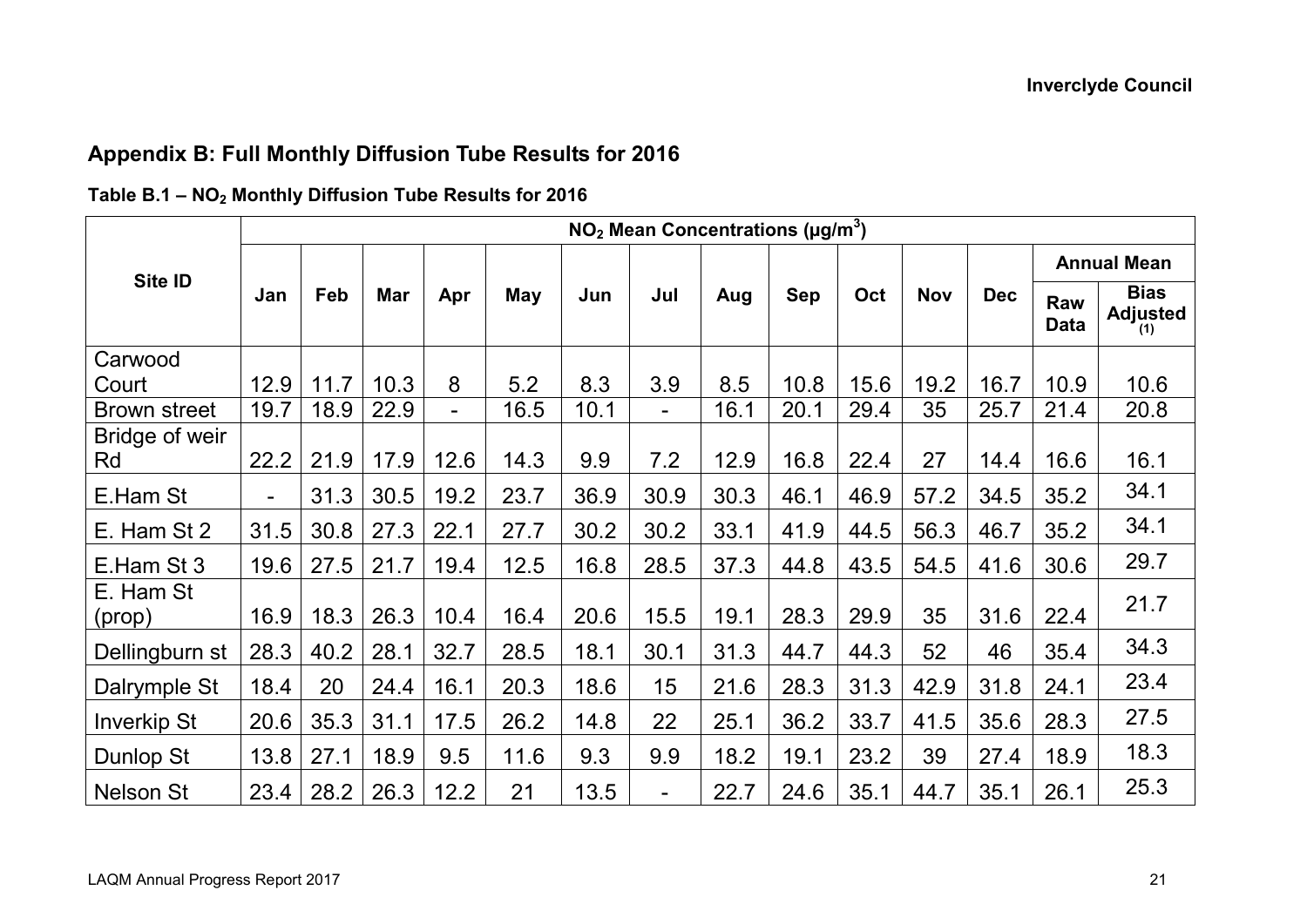|                      | $NO2$ Mean Concentrations ( $\mu$ g/m <sup>3</sup> ) |      |      |      |      |      |      |      |            |      |            |                          |                           |                                       |
|----------------------|------------------------------------------------------|------|------|------|------|------|------|------|------------|------|------------|--------------------------|---------------------------|---------------------------------------|
| Site ID              | Jan                                                  | Feb  | Mar  | Apr  | May  | Jun  | Jul  | Aug  | <b>Sep</b> | Oct  | <b>Nov</b> | <b>Dec</b>               | <b>Annual Mean</b>        |                                       |
|                      |                                                      |      |      |      |      |      |      |      |            |      |            |                          | <b>Raw</b><br><b>Data</b> | <b>Bias</b><br><b>Adjusted</b><br>(1) |
| <b>Inverkip Road</b> | 11.5                                                 | 21.4 | 19.7 | 13.8 | 15.9 | 13.1 | 14.1 | 21.7 | 22.8       | 25.8 | 36.2       | 29.5                     | 20.5                      | 19.9                                  |
| Larkfield Rd         | 15.2                                                 | 19   | 23.1 | 10.5 | 13.9 | 13.1 | 15.1 | 18.7 | 17.3       | 24.7 | 29.7       | 25.5                     | 18.8                      | 18.2                                  |
| Main St, WB          | 12.6                                                 | 14.8 | 16.8 | 5.1  | 12.2 | 10.4 | 10.4 | 15.4 | 15.5       | 17.5 | 19.3       | 18.5                     | 14                        | 13.6                                  |
| Kempock St,          | 15.2                                                 | 13.6 | 7.7  | 10.3 | 12.7 | 13.6 | 9.8  | 15.4 | 15.5       | 20.4 | 28.1       | $\overline{\phantom{a}}$ | 14.8                      | 14.4                                  |
| Cardwell Rd.         | 18.6                                                 | 26.1 | 23.8 | 12.9 | 6.2  | 13.6 | 21.1 | 24.7 | 28.7       | 30.5 | 41.7       | 34.6                     | 23.5                      | 22.8                                  |
| <b>Newark St</b>     | 13.4                                                 | 17.1 | 13.3 | 9    | 14.5 | 9.9  | 9.8  | 16.5 | 17         | 19.8 | 25.3       | 21                       | 15.6                      | 15.1                                  |
| Brougham St          | 23.3                                                 | 15.2 | 26.4 | 13.8 | 23.2 | 15.1 | 21.4 | 16.7 | 29.6       | 30.6 | Ξ.         | $\overline{\phantom{a}}$ | 21.3                      | 20.7                                  |
| Macdougall St        | 17                                                   | 26.6 | 23.7 | 17.9 | 21.9 | 27.5 | 14.6 | 27.4 | 21.2       | 21.8 | 39.3       | 24.9                     | 23.7                      | 23                                    |

(1) See Appendix C for details on bias adjustment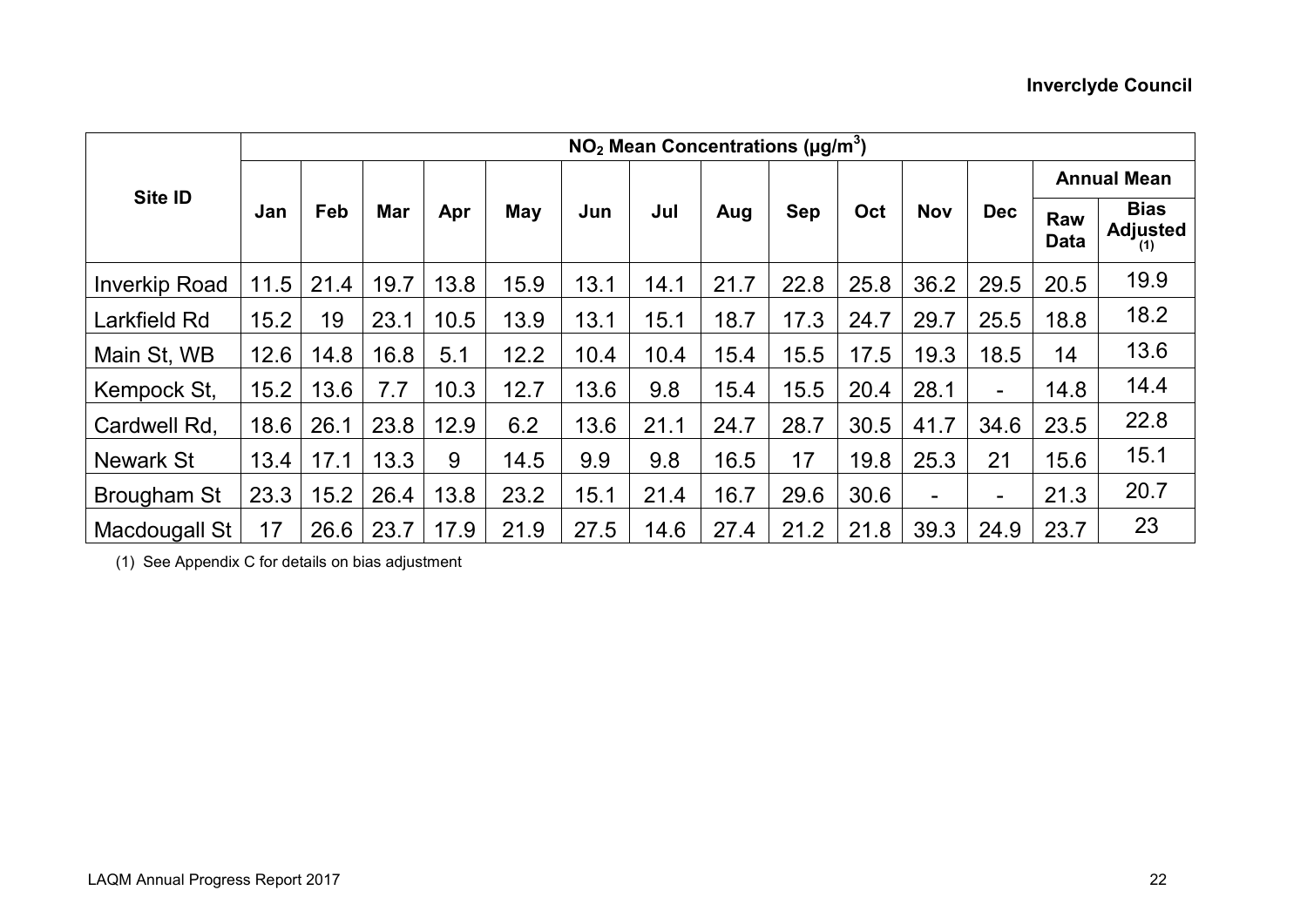## **Appendix C: Supporting Technical Information / Air Quality Monitoring Data QA/QC**

#### **Diffusion Tube Bias Adjustment Factors**

Glasgow Scientific Services supply and analyse the  $NO<sub>2</sub>$  diffusion tubes on a monthly basis. The preparation method used for  $NO<sub>2</sub>$  diffusion tubes is 20% TEA in Water. The Laboratory has adopted the procedures for preparation and analysis of the diffusion tubes contained in the document 'Diffusion Tubes for Ambient  $NO<sub>2</sub>$ Monitoring: Practical Guidance<sup>' (9)</sup>

There are 3 diffusion tubes currently located at the automatic monitoring site at East Hamilton Street. The 2016 data from Glasgow Scientific Services was entered into the AEA spreadsheet for 'Checking Precision and Accuracy of Triplicate Tubes'. The local bias adjustment factor was reported at 0.75 and with 'good precision'.

The national bias adjustment factor of 0.97 for 2016 was obtained from the Scottish Air Quality website <sup>(10)</sup>. For the purposes of this report, the national bias adjustment factor of 0.97 has been used.

#### **PM Monitoring Adjustment**

The  $PM_{10}$  data contained in this report has been obtained from the Scottish Air Quality website<sup>(2).</sup> The data provided is the VCM corrected data from the TEOM within at the automatic monitoring site at East Hamilton Street, Greenock.

### **QA/QC of automatic monitoring**

The automatic monitoring site at East Hamilton Street contains one NOx/NO<sub>2</sub> analyser and one TEOM Ambient Particulate Monitor. Throughout 2016 site audits and calibrations were undertaken by Ricardo AEA and services carried out every 6 months by Air Monitors. Routine maintenance was carried out by Inverclyde Council.

The site is included in the UK Automatic Urban and Rural Network (AURN) and the data available through the Scottish Air Quality website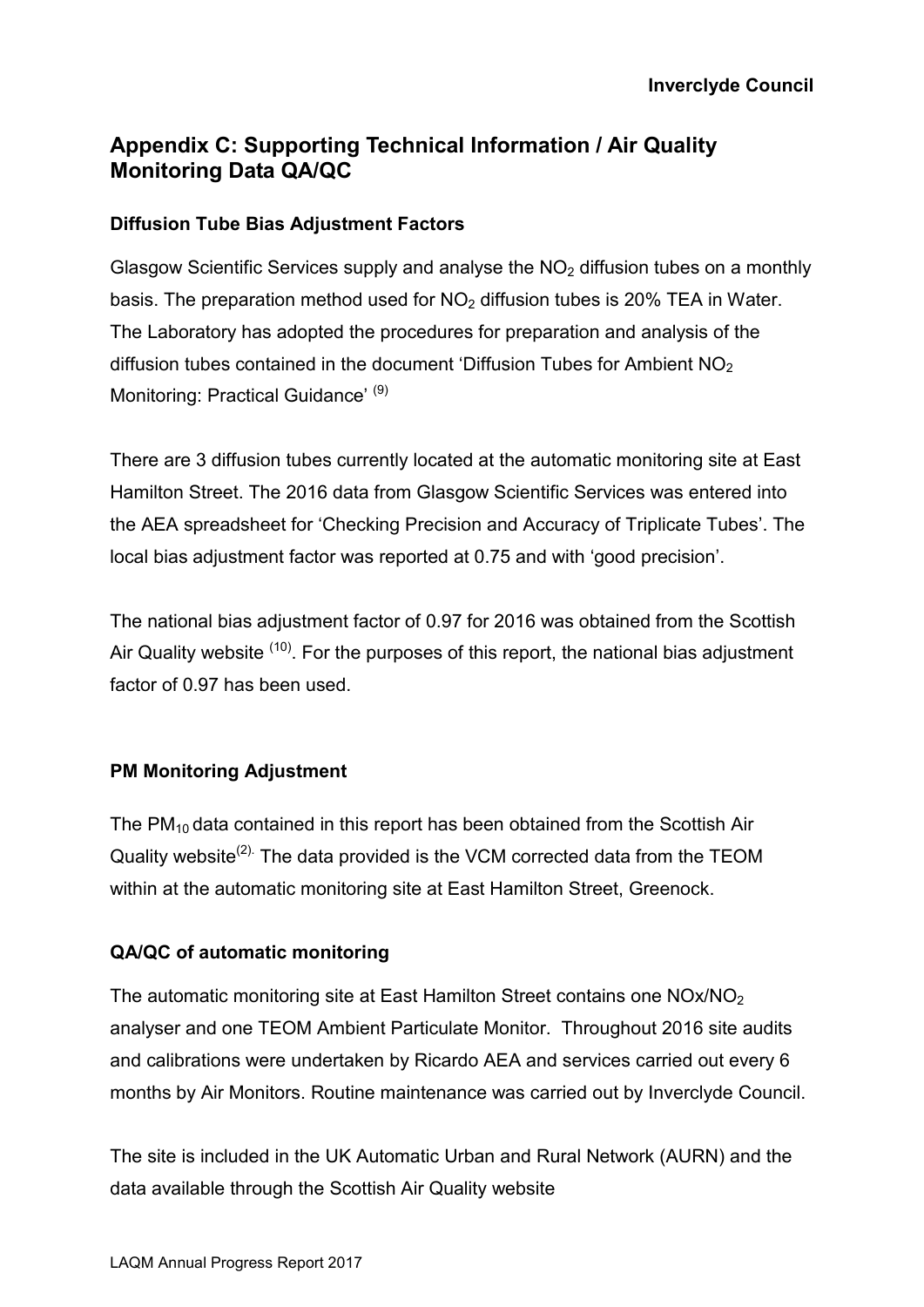

# **Appendix D: Maps of Monitoring Locations in Inverclyde**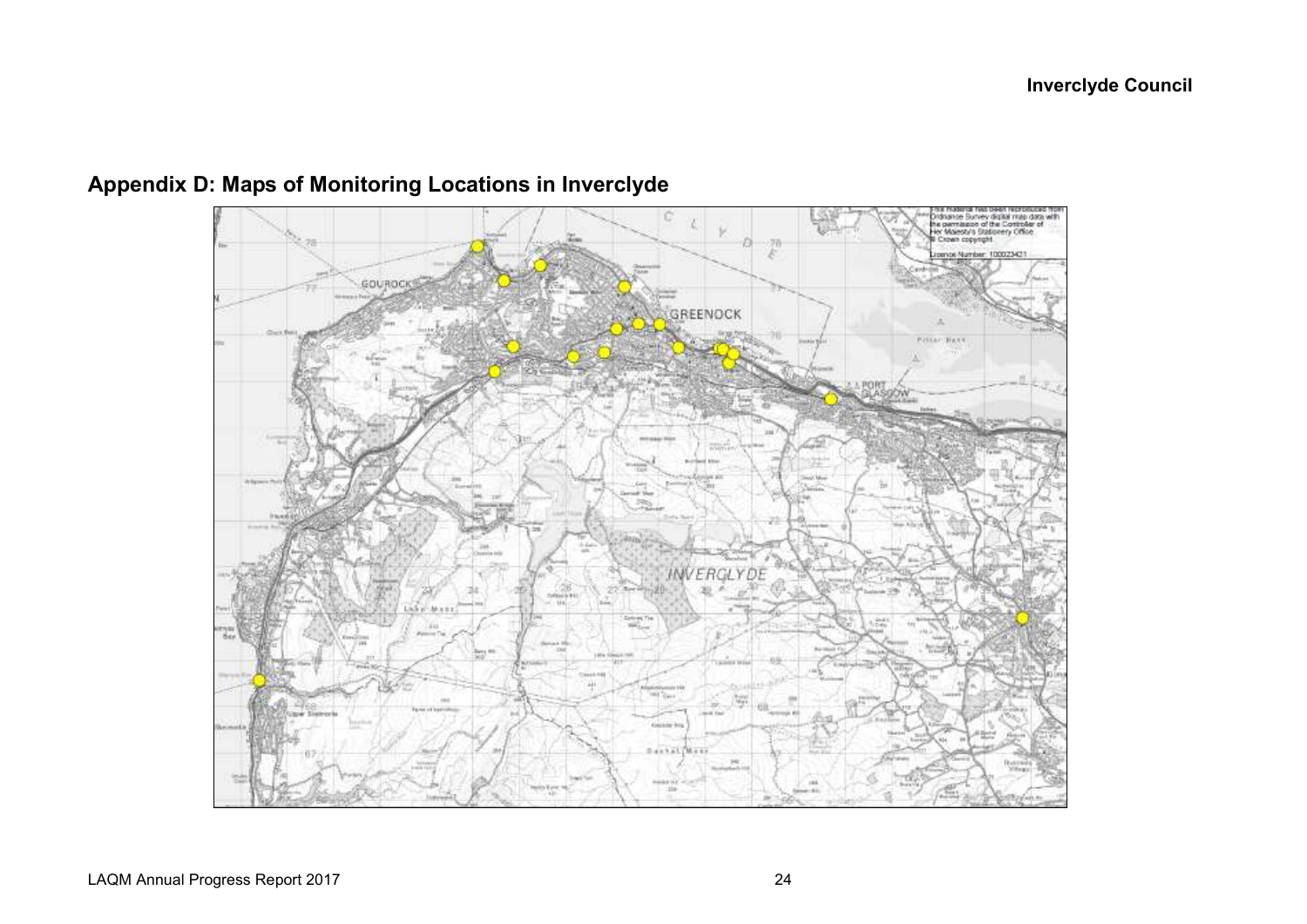

## **Map of Automatic Air Monitoring Site and Collocation study at East Hamilton Street**

 **NO2 diffusion tube at façade of nearest property (East Hamilton Street) Automatic Air Quality Monitor with 3 x NO2 diffusion tubes (East Hamilton Street) 1 x NO2 diffusion tube (MacDougall Street)**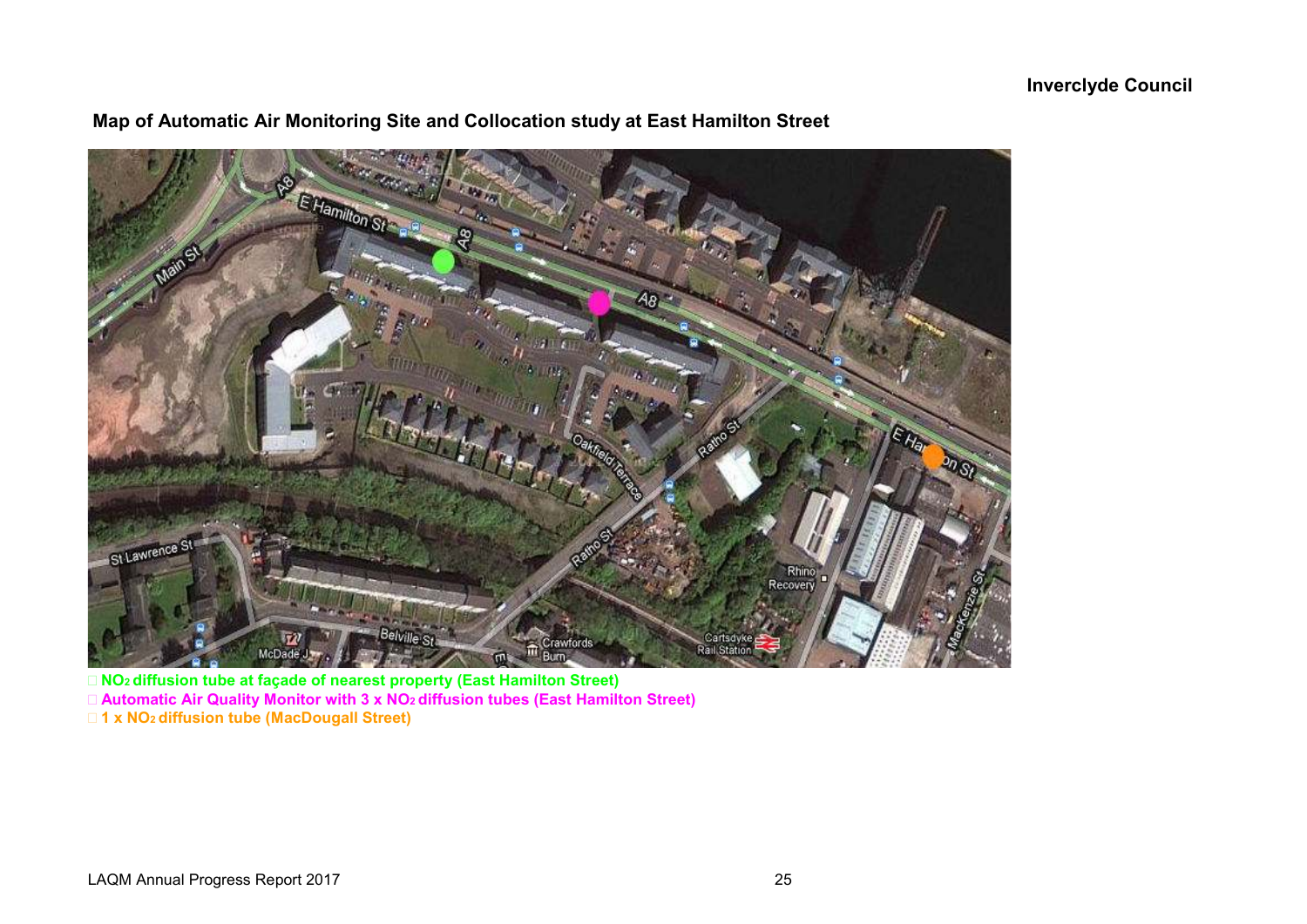#### **Map of NO2 Diffusion Tube Monitoring Network: Greenock Central**

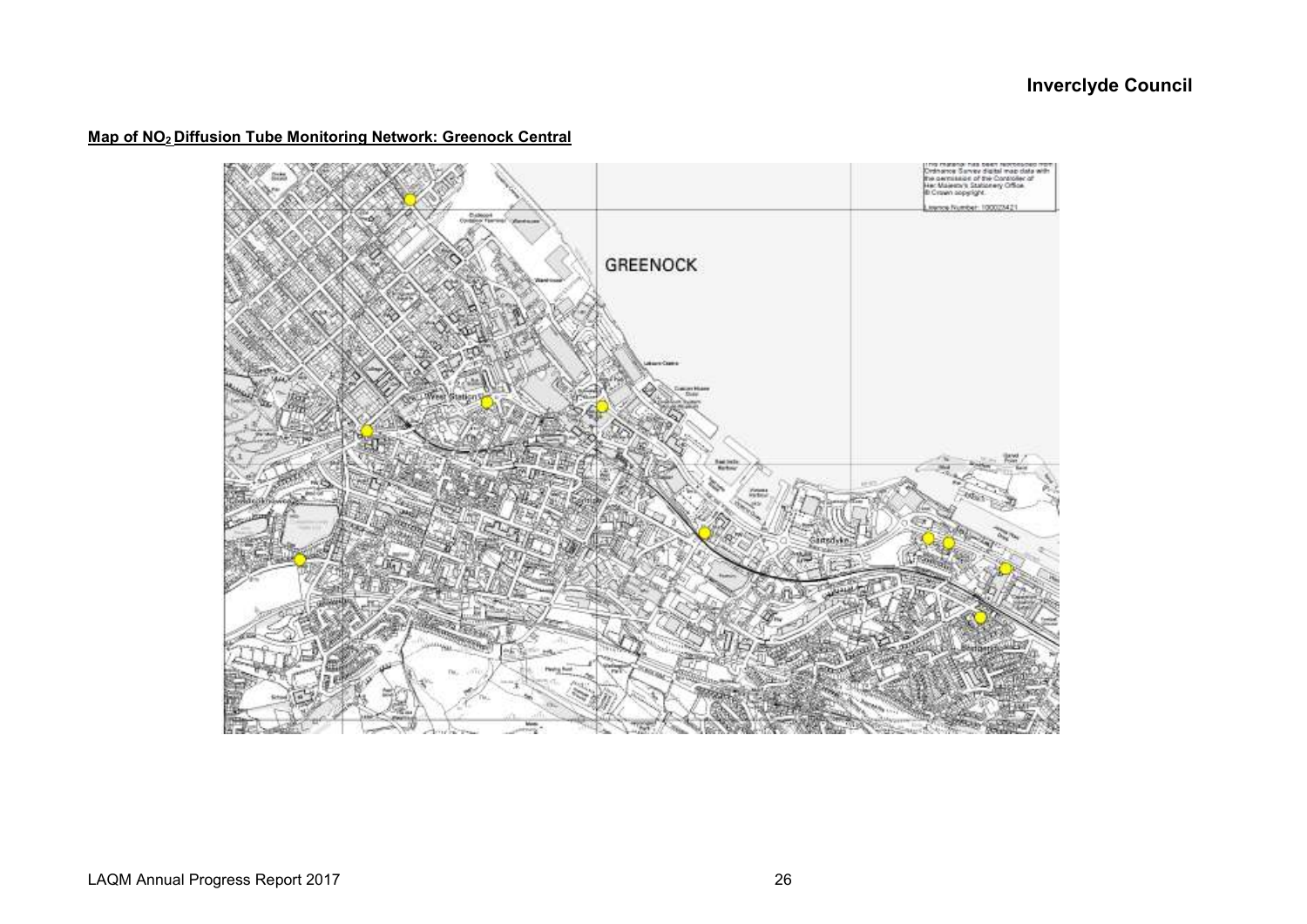

**Map of NO2 Diffusion Tube Monitoring Network: Greenock South** 

**Map of NO2 Diffusion Tube Monitoring Network: Gourock/Greenock West** 

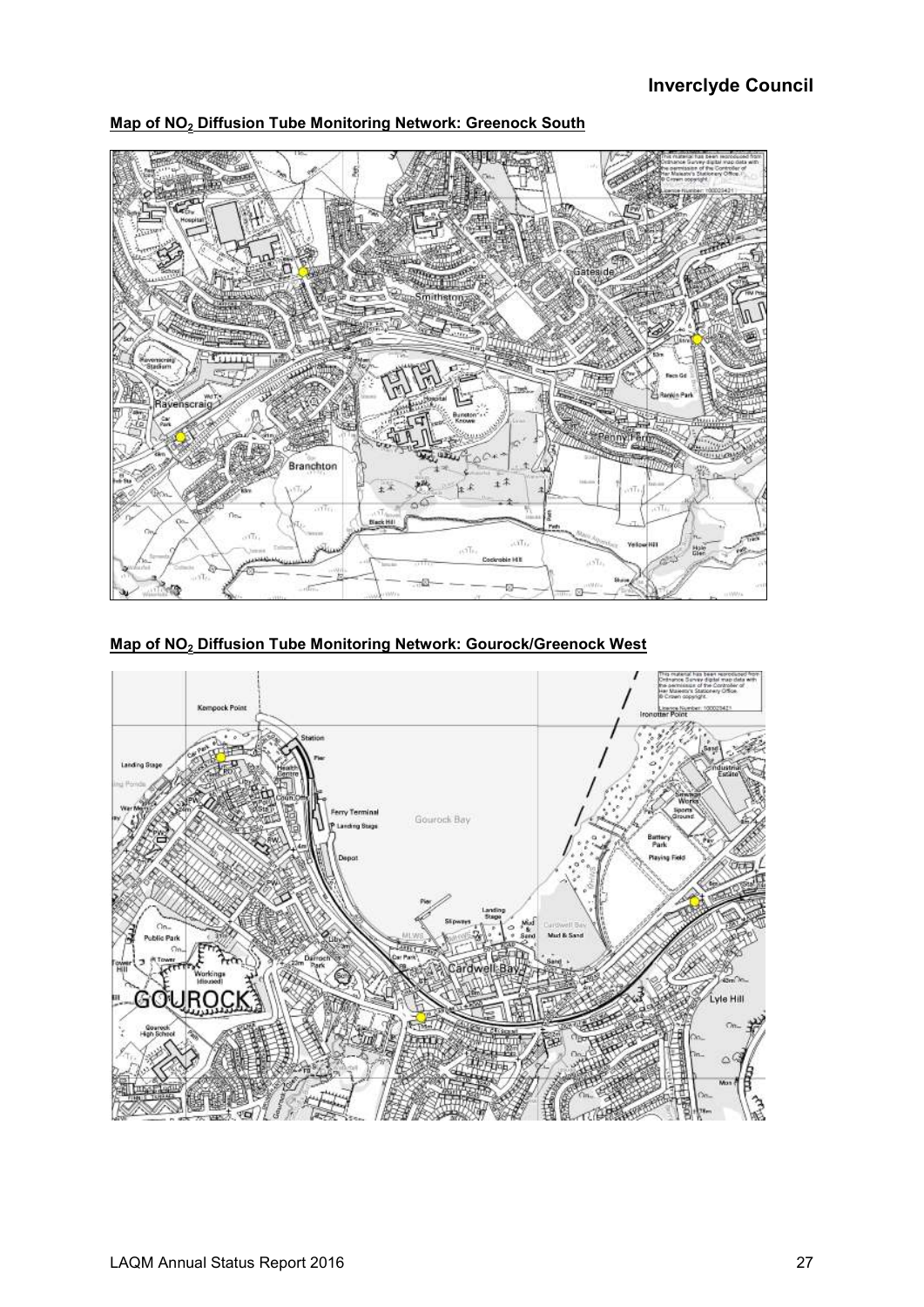



**Map of NO2 Diffusion Tube Monitoring Network: Kilmacolm** 

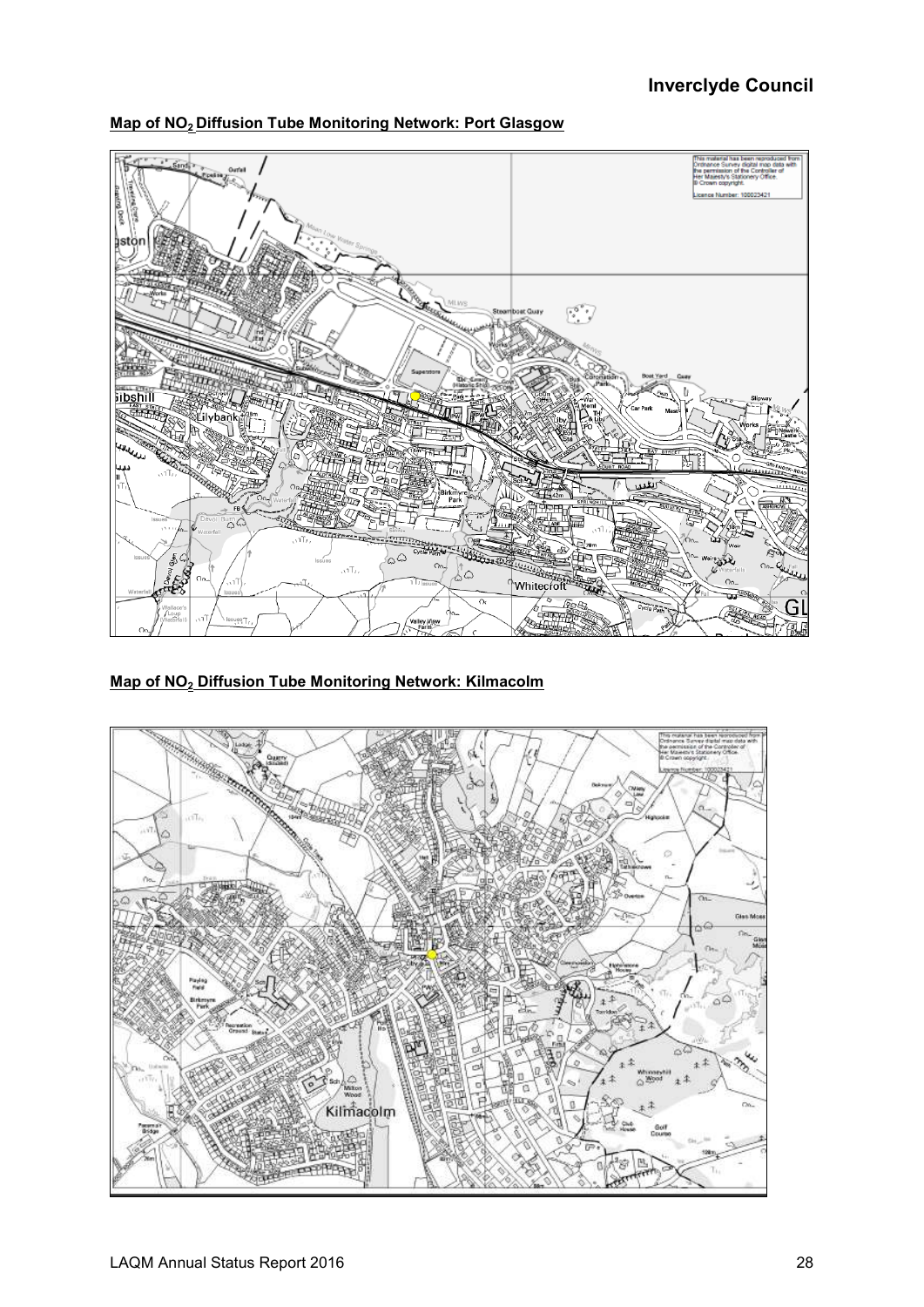

#### **Map of NO2 Diffusion Tube Monitoring Network: Wemyss Bay**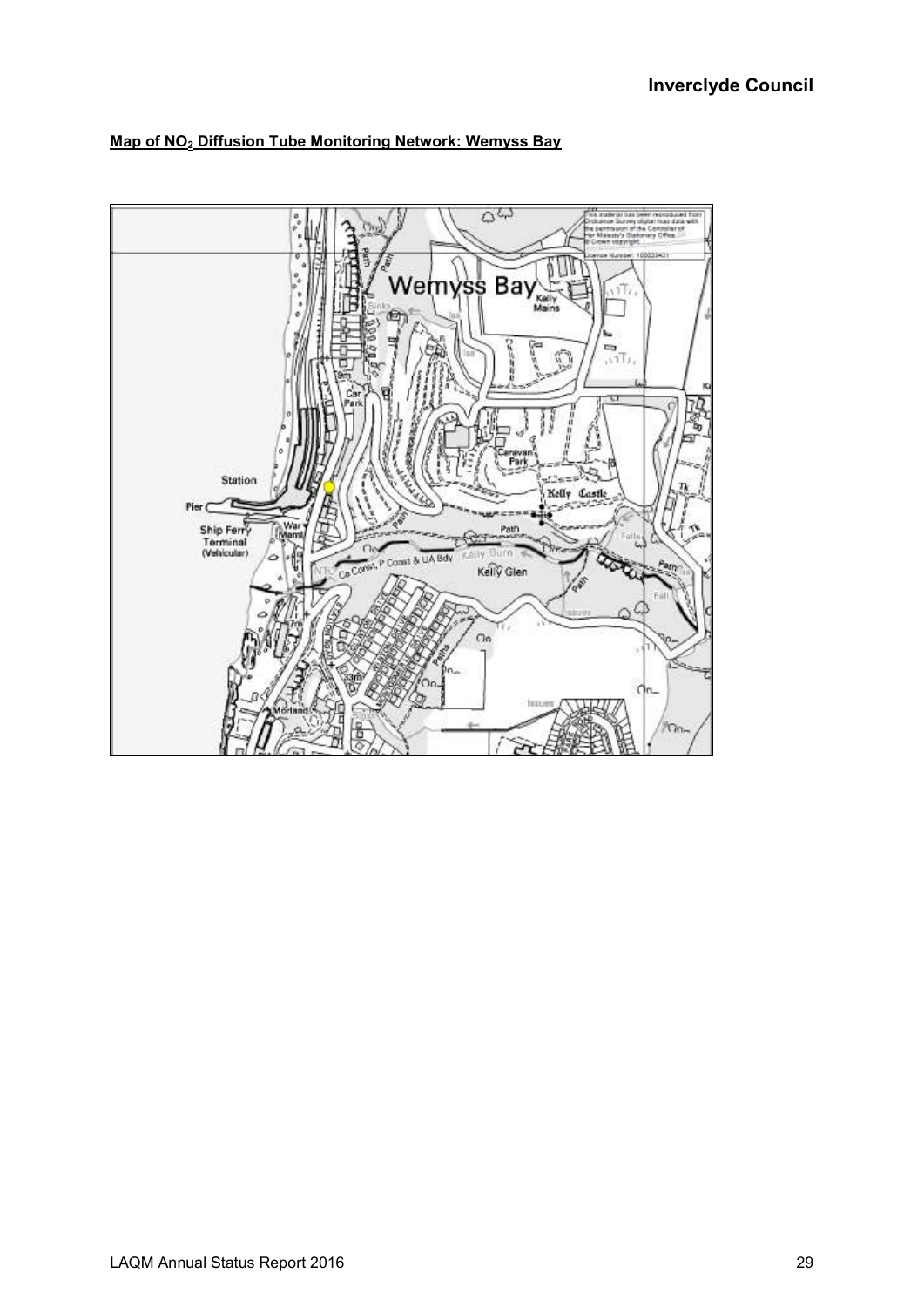# **Glossary of Terms**

| <b>Abbreviation</b> | <b>Description</b>                                                                                                                                                                                             |
|---------------------|----------------------------------------------------------------------------------------------------------------------------------------------------------------------------------------------------------------|
| <b>AQAP</b>         | Air Quality Action Plan - A detailed description of measures,<br>outcomes, achievement dates and implementation methods,<br>showing how the LA intends to achieve air quality limit<br>values'                 |
| <b>AQMA</b>         | Air Quality Management Area – An area where air pollutant<br>concentrations exceed / are likely to exceed the relevant air<br>quality objectives. AQMAs are declared for specific pollutants<br>and objectives |
| <b>APR</b>          | Air quality Annual Progress Report                                                                                                                                                                             |
| <b>AURN</b>         | Automatic Urban and Rural Network (UK air quality<br>monitoring network)                                                                                                                                       |
| Defra               | Department for Environment, Food and Rural Affairs                                                                                                                                                             |
| <b>DMRB</b>         | Design Manual for Roads and Bridges - Air quality screening<br>tool produced by Highways England                                                                                                               |
| <b>FDMS</b>         | <b>Filter Dynamics Measurement System</b>                                                                                                                                                                      |
| <b>LAQM</b>         | <b>Local Air Quality Management</b>                                                                                                                                                                            |
| NO <sub>2</sub>     | Nitrogen Dioxide                                                                                                                                                                                               |
| NO <sub>x</sub>     | Nitrogen Oxides                                                                                                                                                                                                |
| $PM_{10}$           | Airborne particulate matter with an aerodynamic diameter of<br>10µm (micrometres or microns) or less                                                                                                           |
| PM <sub>2.5</sub>   | Airborne particulate matter with an aerodynamic diameter of<br>2.5µm or less                                                                                                                                   |
| QA/QC               | Quality Assurance and Quality Control                                                                                                                                                                          |
| SO <sub>2</sub>     | <b>Sulphur Dioxide</b>                                                                                                                                                                                         |